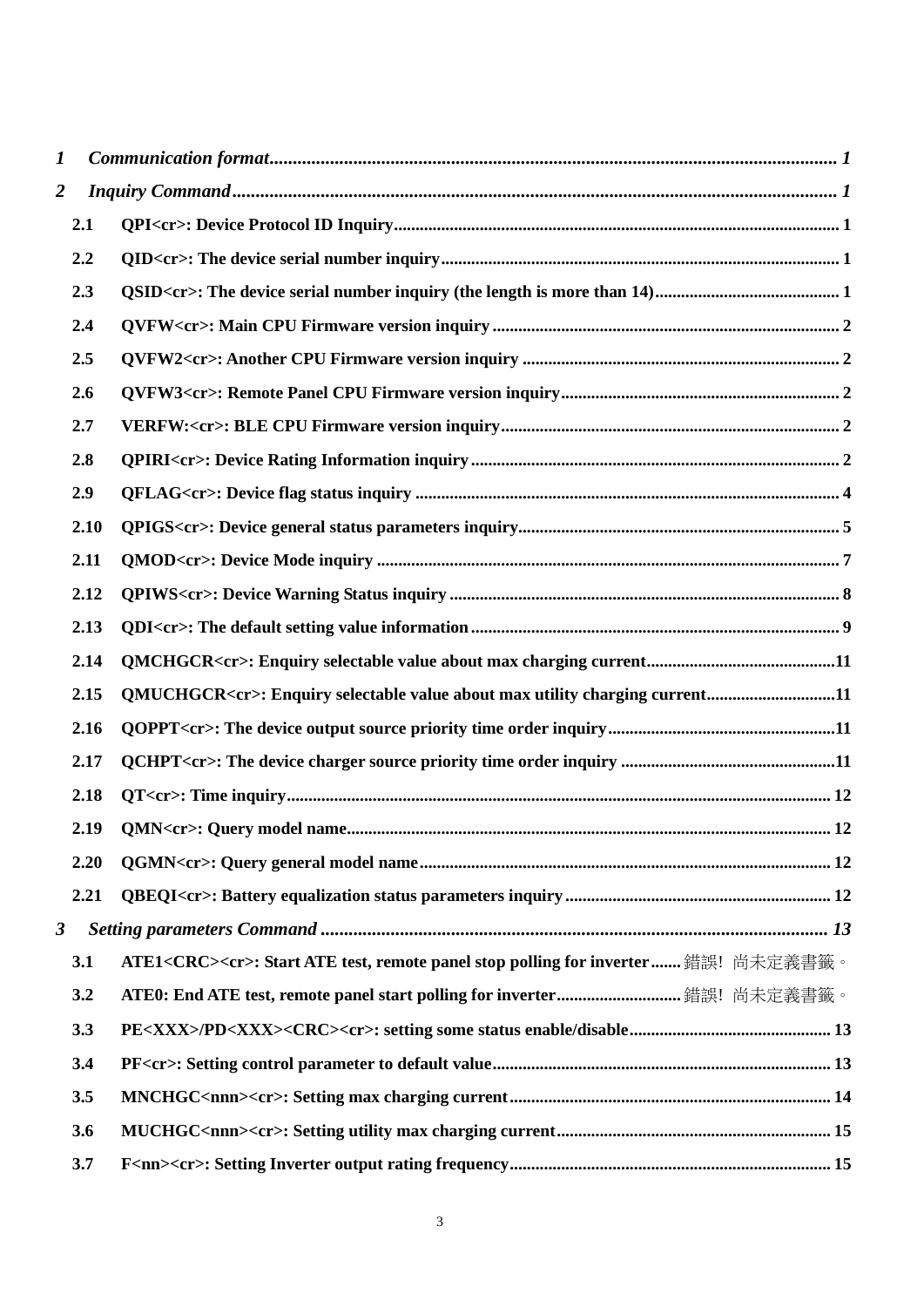| 3.8  |                                                                                       |
|------|---------------------------------------------------------------------------------------|
| 3.9  |                                                                                       |
| 3.10 |                                                                                       |
| 3.11 |                                                                                       |
| 3.12 |                                                                                       |
| 3.13 |                                                                                       |
| 3.14 |                                                                                       |
| 3.15 |                                                                                       |
| 3.16 |                                                                                       |
| 3.17 |                                                                                       |
| 3.18 |                                                                                       |
| 3.19 |                                                                                       |
| 3.20 |                                                                                       |
| 3.21 |                                                                                       |
| 3.22 | BTA0 <cr>: Set battery voltage adjust parameters to be default value 錯誤! 尚未定義書籤。</cr> |
| 3.23 |                                                                                       |
| 3.24 |                                                                                       |
| 3.25 |                                                                                       |
| 3.26 |                                                                                       |
| 3.27 |                                                                                       |
| 3.28 |                                                                                       |
| 3.29 |                                                                                       |
| 3.30 |                                                                                       |
| 3.31 |                                                                                       |
| 3.32 |                                                                                       |
| 3.33 |                                                                                       |
| 3.34 |                                                                                       |
| 4    |                                                                                       |
| 4.1  |                                                                                       |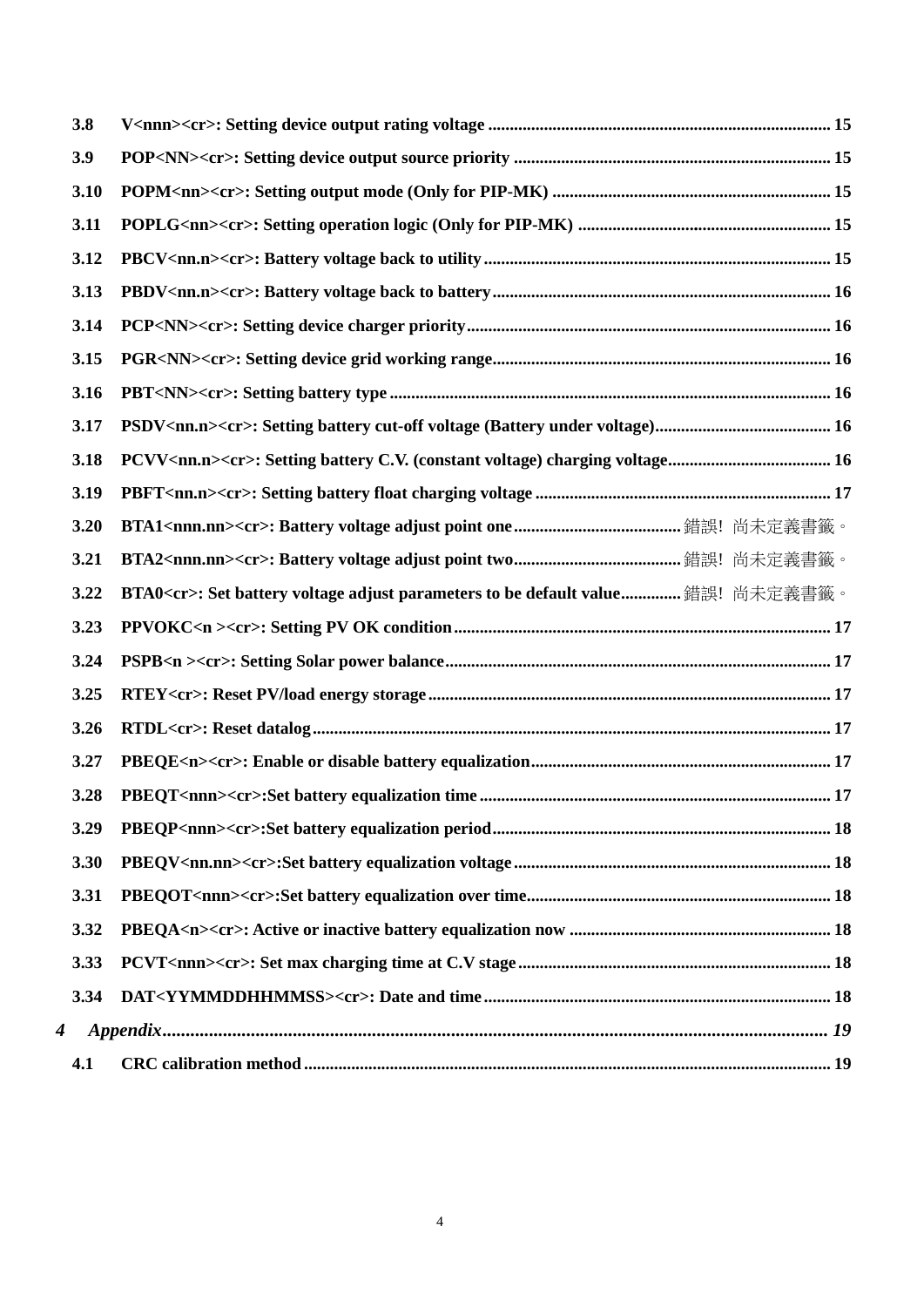#### **RJ45 to RS232 cable between computer and device**



# <span id="page-2-0"></span>**1 Communication format**

| Baud rate   Start bit   Data bit |  | Parity bit | Stop bit |
|----------------------------------|--|------------|----------|
| 2400                             |  |            |          |

# <span id="page-2-2"></span><span id="page-2-1"></span>**2 Inquiry Command**

### **2.1 QPI<cr>: Device Protocol ID Inquiry**

Computer: QPI<CRC><cr> Device: (PI<NN> <CRC><cr> N is an integer number ranging from 0 to 9. Function: To request the device Protocol ID. Protocol ID distribution: 30 for PIP series

## <span id="page-2-3"></span>**2.2 QID<cr>: The device serial number inquiry**

Computer: QID <CRC><cr> Device: (XXXXXXXXXXXXXX <CRC><cr>

<span id="page-2-4"></span>**2.3 QSID<cr>: The device serial number inquiry (the length is more than 14)**

Computer: QSID<CRC><cr> Device: (NNXXXXXXXXXXXXXXXXXXXX <CRC><cr> NN: Serial number valid length, X: Serial number, invalid part is filled as '0', total X is 20.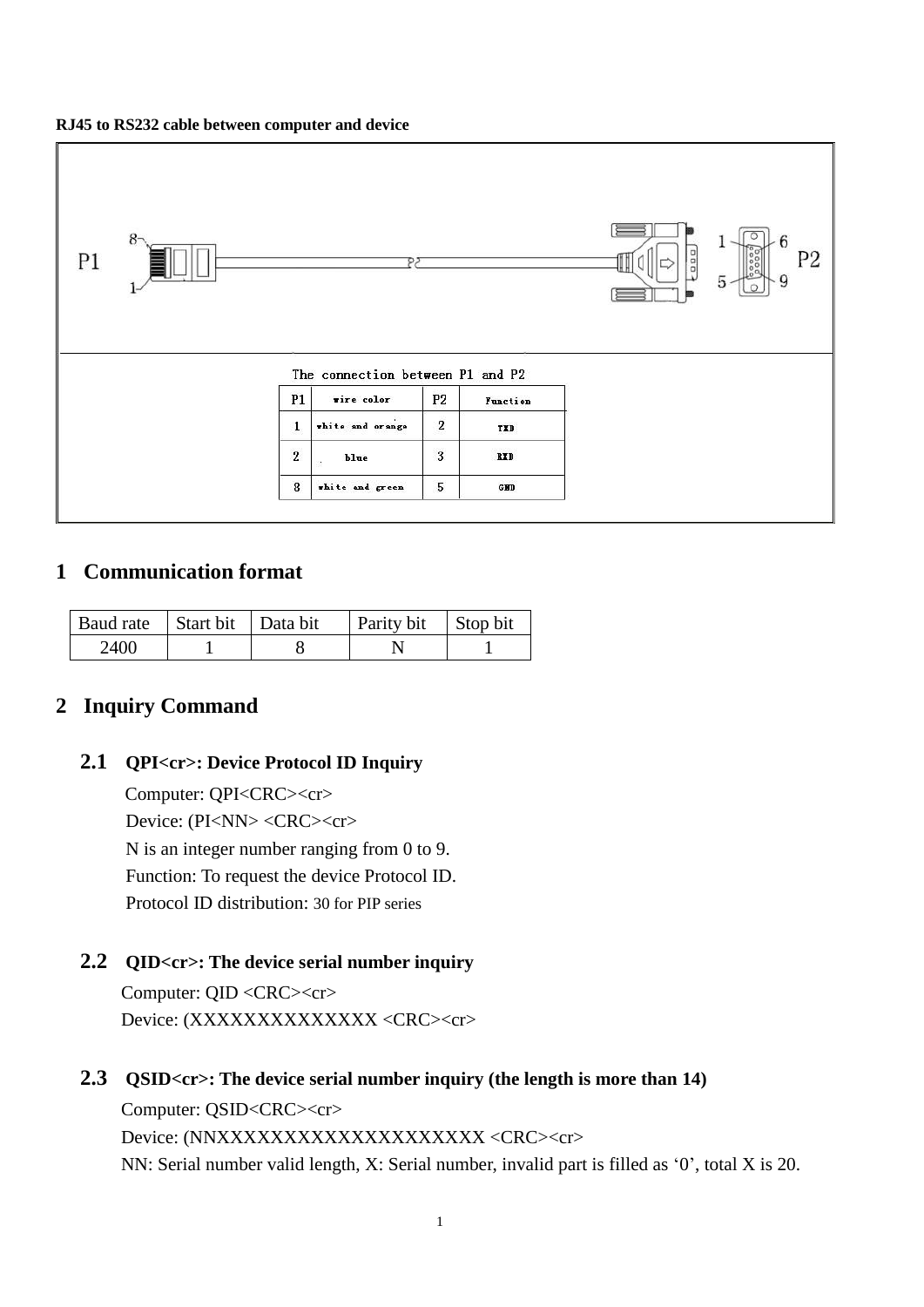## <span id="page-3-0"></span>**2.4 QVFW<cr>: Main CPU Firmware version inquiry**

Computer: OVFW<CRC><cr> Device: (VERFW:<NNNNNN.NN><CRC><cr>  $\langle N \rangle$  is a HEX number from 0...9 or A E. Example: Computer: QVFW<CRC><cr> Device: (VERFW:00123.01<CRC><cr> 00123: firmware series number:  $01:$  version

## <span id="page-3-1"></span>**2.5 QVFW2<cr>: Another CPU Firmware version inquiry**

Computer: OVFW2<CRC><cr> Inverter: (VERFW2: <NNNNN.NN><CRC><cr>  $\langle N \rangle$  is a HEX number from 0...9 or A...F.

### <span id="page-3-2"></span>**2.6 QVFW3<cr>: Remote Panel CPU Firmware version inquiry**

Computer: QVFW3<CRC><cr> Inverter: (VERFW: <NNNNN.NN><CRC><cr>  $\langle N \rangle$  is a HEX number from 0...9 or A...F.

# <span id="page-3-3"></span>**2.7 VERFW:<cr>: BLE CPU Firmware version inquiry**

Computer: VERFW:<CRC><cr> Inverter: (VERFW: <NNNNN.NN><CRC><cr>  $\langle N \rangle$  is a HEX number from 0...9 or A.

### <span id="page-3-4"></span>**2.8 QPIRI<cr>: Device Rating Information inquiry**

### Computer: QPIRI<CRC><cr>

Device: (BBB.B CC.C DDD.D EE.E FF.F HHHH IIII JJ.J KK.K JJ.J KK.K LL.L O PP QQ0 O P Q R SS T U VV.V W X<CRC><cr>

|               | Date         | Description                | <b>Notes</b>                              |
|---------------|--------------|----------------------------|-------------------------------------------|
| A             |              | Start byte                 |                                           |
| B             | <b>BBB.B</b> |                            | B is an integer ranging from 0 to 9.      |
|               |              | Grid rating voltage        | The units is V.                           |
| $\mathcal{C}$ | CC.C         |                            | C is an Integer ranging from $0$ to $9$ . |
|               |              | Grid rating current        | The units is A.                           |
| D             | DDD.D        | AC output rating voltage   | D is an Integer ranging from $0$ to $9$ . |
|               |              |                            | The units is V.                           |
| E             | EE.E         |                            | E is an Integer ranging from $0$ to $9$ . |
|               |              | AC output rating frequency | The units is Hz.                          |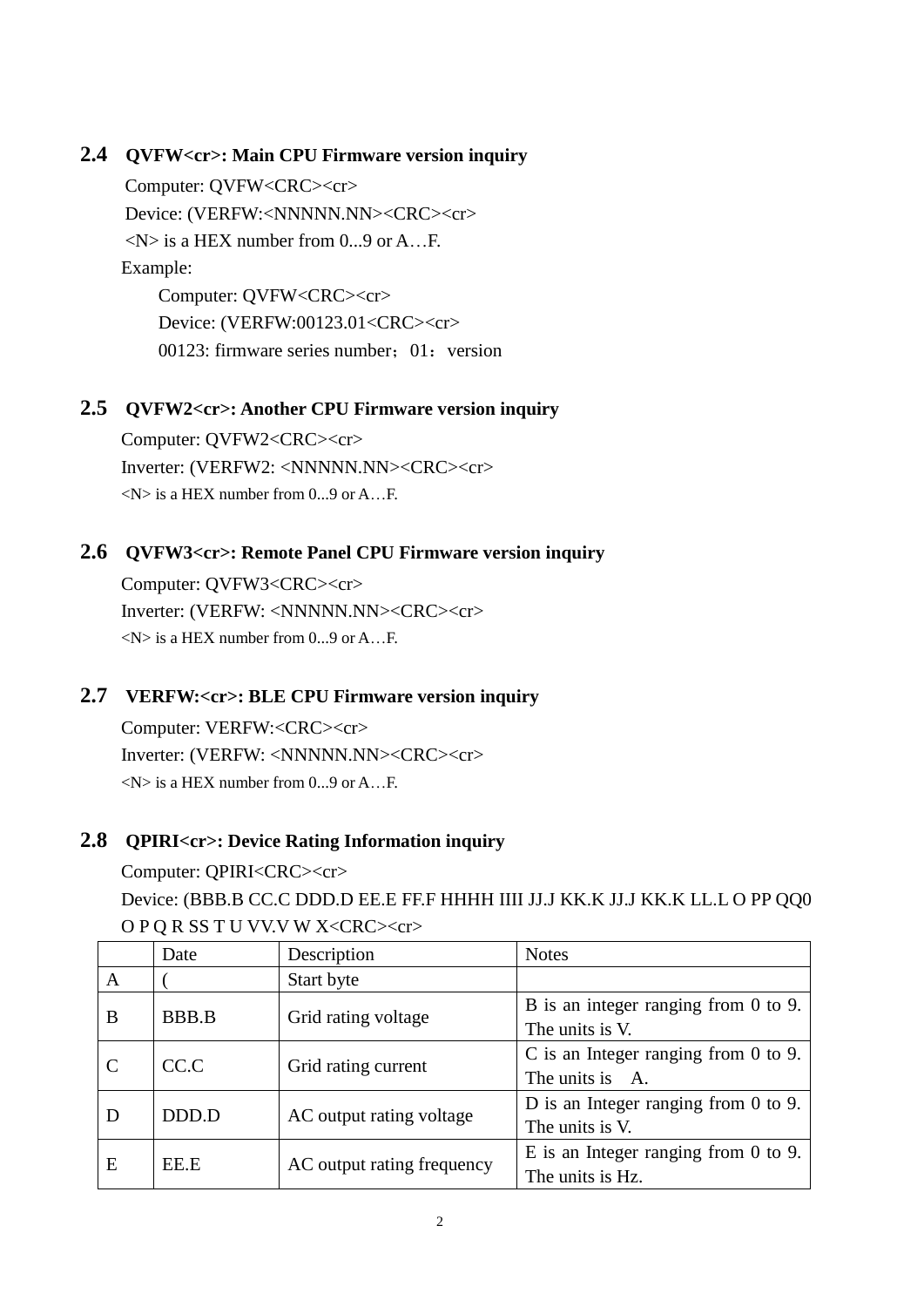| $\mathbf F$  | FF.F                                     | AC output rating current      | F is an Integer ranging from 0 to 9.<br>The unit is A.       |
|--------------|------------------------------------------|-------------------------------|--------------------------------------------------------------|
|              | AC output rating apparent<br><b>HHHH</b> |                               | H is an Integer ranging from 0 to 9.                         |
| H            |                                          | power                         | The unit is VA.                                              |
| I            | IIII                                     | output rating<br>active<br>AC | I is an Integer ranging from 0 to 9.                         |
|              |                                          | power                         | The unit is W.                                               |
| $\mathbf J$  | JJ.J                                     | Battery rating voltage        | J is an Integer ranging from 0 to 9.                         |
|              |                                          |                               | The units is V.                                              |
| K            | KK.K                                     | Battery re-charge voltage     | K is an Integer ranging from 0 to 9.                         |
|              |                                          |                               | The units is V.                                              |
| 1            | JJ.J                                     | Battery under voltage         | J is an Integer ranging from 0 to 9.                         |
|              |                                          |                               | The units is V.                                              |
| M            | KK.K                                     | Battery bulk voltage          | K is an Integer ranging from $0$ to $9$ .                    |
|              |                                          |                               | The units is V.                                              |
| $\mathbf N$  | LL.L                                     | Battery float voltage         | L is an Integer ranging from $0$ to $9$ .<br>The units is V. |
|              |                                          |                               | 0:AGM                                                        |
| O            | $\Omega$                                 | Battery type                  | 1: Flooded                                                   |
|              |                                          |                               | 2: User                                                      |
|              |                                          | Current max AC charging       | P is an Integer ranging from 0 to 9                          |
| $\mathbf{P}$ | PP                                       | current                       | The units is A.                                              |
|              |                                          |                               | $Q$ is an Integer ranging from 0 to 9.                       |
| Q            | QQ0                                      | Current max charging current  | The units is A.                                              |
|              | Input voltage range<br>$\Omega$<br>O     |                               | 0: Appliance                                                 |
|              |                                          |                               | 1: UPS                                                       |
|              |                                          |                               | 0: Utility first                                             |
| $\mathbf{P}$ | P                                        | Output source priority        | 1: Solar first                                               |
|              |                                          |                               | 2: SBU first                                                 |
|              |                                          |                               | 0: Utility first                                             |
| Q            | Q                                        | Charger source priority       | 1: Solar first                                               |
|              |                                          |                               | 2: $Solar + Utility$                                         |
|              |                                          |                               | 3: Only solar charging permitted                             |
| $\mathbf R$  | $\mathbf R$                              | Parallel max number           | R is an Integer ranging from 0 to 9.                         |
|              |                                          |                               | 00: Grid tie;                                                |
| S            | <b>SS</b>                                | Machine type                  | 01: Off Grid;                                                |
|              |                                          |                               | 10: Hybrid.                                                  |
| T            | T                                        | Topology                      | 0: transformerless                                           |
|              |                                          |                               | 1: transformer                                               |
|              |                                          |                               | 00: single machine output                                    |
|              | U                                        |                               | 01: parallel output                                          |
| U            |                                          | Output mode                   | 02: Phase 1 of 3 Phase output                                |
|              |                                          |                               | 03: Phase 2 of 3 Phase output                                |
|              |                                          |                               | 04: Phase 3 of 3 Phase output                                |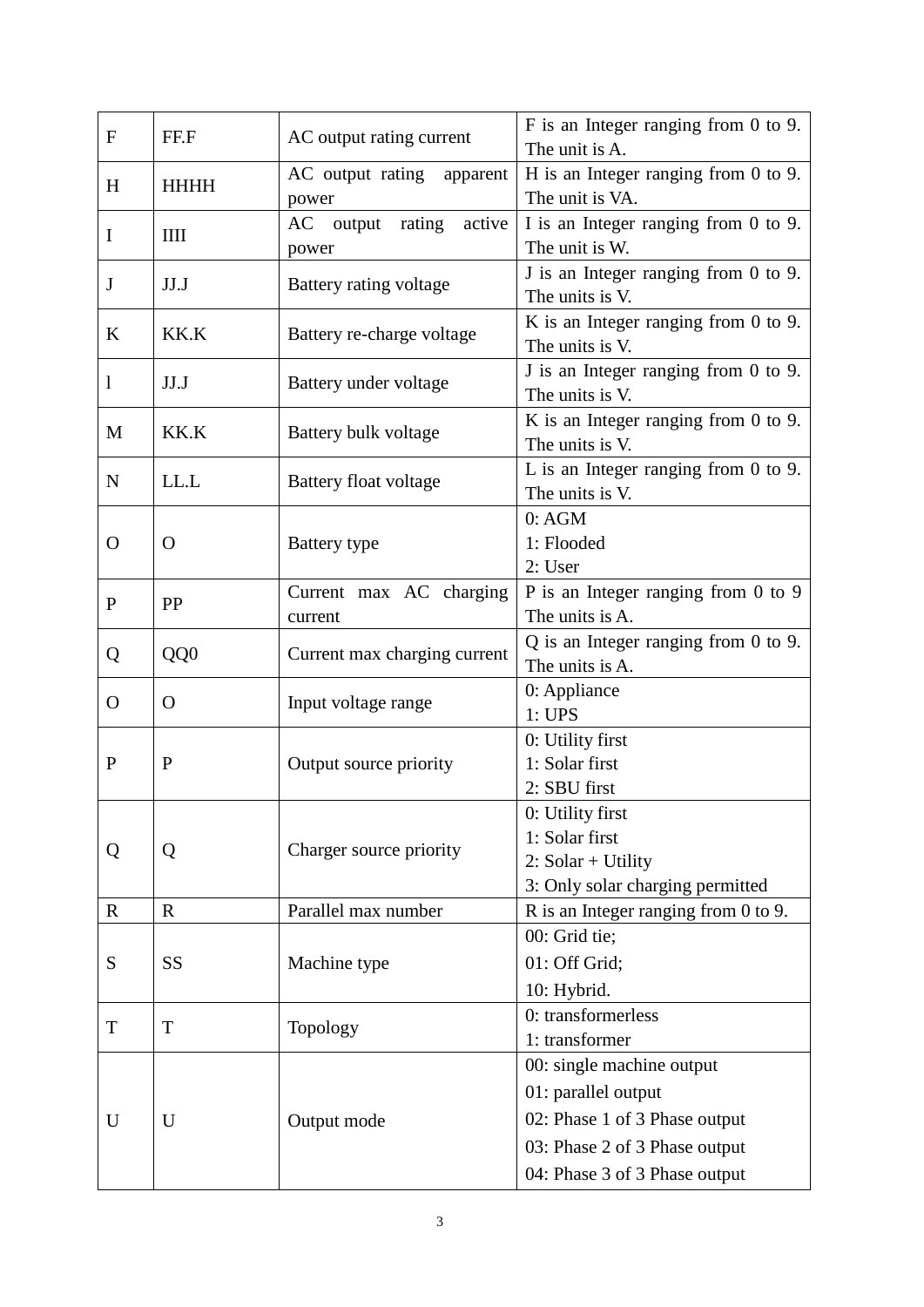| V | VV.V                              | Battery re-discharge voltage        | V is an Integer ranging from 0 to 9.<br>The unit is V.                                                                                                                                |
|---|-----------------------------------|-------------------------------------|---------------------------------------------------------------------------------------------------------------------------------------------------------------------------------------|
| W | PV OK condition for parallel<br>W |                                     | 0: As long as one unit of inverters<br>has connect PV, parallel system will<br>consider PV OK;<br>1: Only All of inverters have connect<br>PV, parallel system will consider PV<br>OK |
| X | X                                 | PV power balance                    | 0: PV input max current will be the<br>max charged current;<br>1: PV input max power will be the<br>sum of the max charged power and<br>loads power.                                  |
| Y | <b>YYY</b>                        | Max. charging time at C.V<br>stage  | Y is an Integer ranging from 0 to 9.<br>The unit is minute.<br>(Only for PIP-MK)                                                                                                      |
| Z | Z                                 | <b>Operation Logic (For PIP-MK)</b> | 0: Automatically<br>1: On-line mode<br>2: ECO mode<br>(Only for PIP-MK)                                                                                                               |

# <span id="page-5-0"></span>**2.9 QFLAG<cr>: Device flag status inquiry**

ExxxDxxx is the flag status. E means enable, D means disable

| $\mathbf{x}$                                    | Control setting                                                         |
|-------------------------------------------------|-------------------------------------------------------------------------|
| $\mathbf A$                                     | Enable/disable silence buzzer or open buzzer                            |
| B                                               | Enable/Disable overload bypass function                                 |
| K                                               | Enable/Disable LCD display escape to default page after<br>1min timeout |
| $\mathbf{U}$<br>Enable/Disable overload restart |                                                                         |
| $\overline{\mathbf{V}}$                         | Enable/Disable over temperature restart                                 |
| X                                               | Enable/Disable backlight on                                             |
| Y                                               | Enable/Disable alarm on when primary source interrupt                   |
| Z<br>Enable/Disable fault code record           |                                                                         |

Example:

Computer: QFLAG <CRC><cr>

Device: (ExxxDxxx <CRC><cr>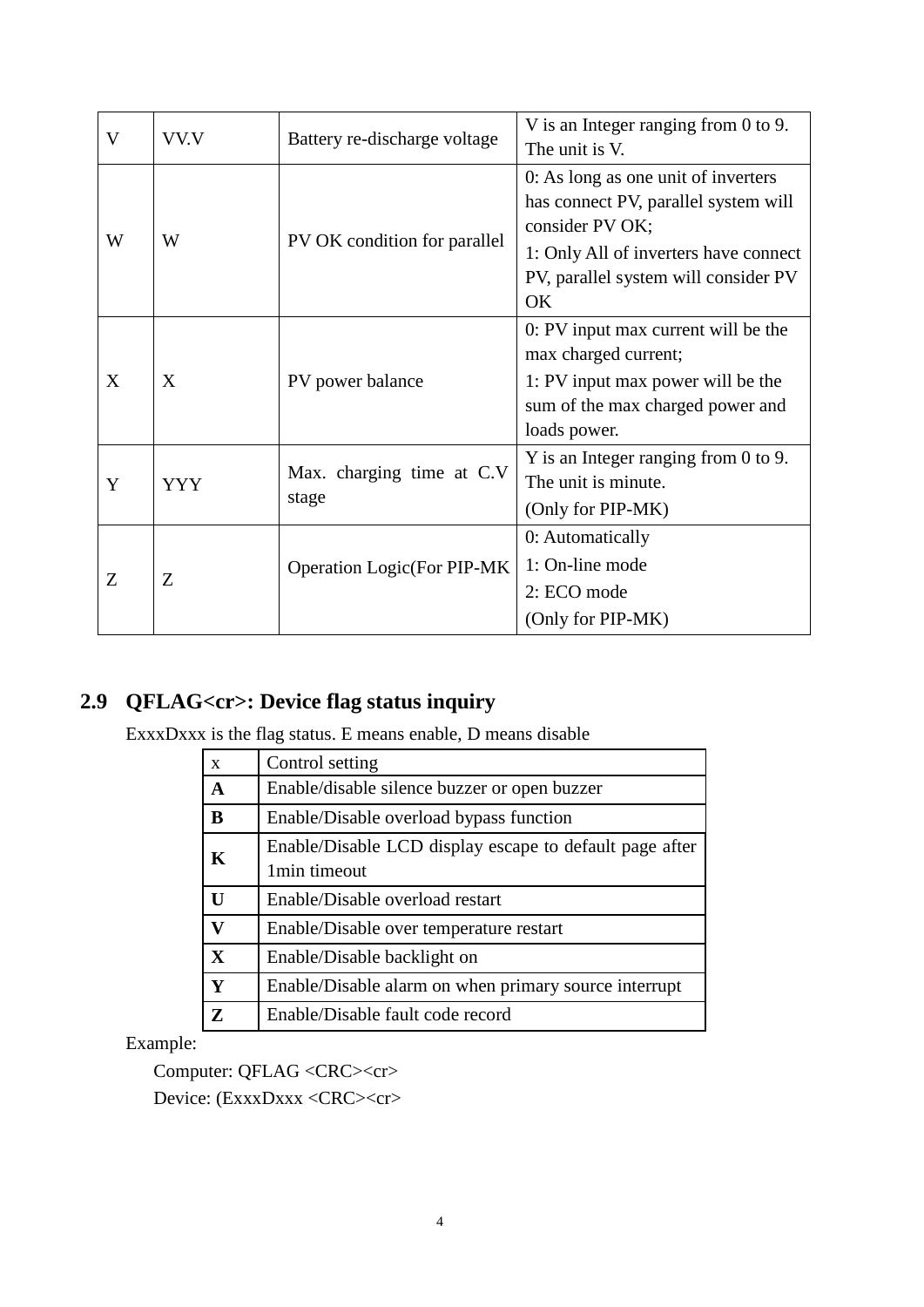# <span id="page-6-0"></span>**2.10 QPIGS<cr>: Device general status parameters inquiry**

Computer: QPIGS <CRC><cr>

Device: (BBB.B CC.C DDD.D EE.E FFFF GGGG HHH III JJ.JJ KKK OOO TTTT EE.E UUU.U WW.WW PPPPP b7b6b5b4b3b2b1b0 QQ VV MMMMM b10b9b8<CRC><cr>

|              | Data                 | Description                                     | <b>Notes</b>                                                                        |
|--------------|----------------------|-------------------------------------------------|-------------------------------------------------------------------------------------|
| a            |                      | Start byte                                      |                                                                                     |
| $\mathbf b$  | <b>BBB.B</b>         | Grid voltage                                    | B is an Integer number 0 to 9. The units is V.                                      |
| $\mathbf C$  | CC.C                 | Grid frequency                                  | C s an Integer number 0 to 9. The units is Hz.                                      |
| D            | DDD.D                | AC output voltage                               | D is an Integer number 0 to 9. The units is V.                                      |
| E            | EE.E                 | AC output frequency                             | $E$ is an Integer number from 0 to 9. The units<br>is Hz.                           |
| $\mathbf F$  | <b>FFFF</b>          | AC<br>output<br>apparent<br>power               | $F$ is an Integer number from 0 to 9. The units<br>is VA                            |
| G            | <b>GGGG</b>          | AC output active power                          | G is an Integer ranging from 0 to 9. The units<br>is W.                             |
| H            | <b>HHH</b>           | Output load percent                             | DEVICE: HHH is Maximum of W% or VA%.                                                |
|              |                      |                                                 | VA% is a percent of apparent power.                                                 |
|              |                      |                                                 | W% is a percent of active power.                                                    |
|              |                      |                                                 | The units is %.                                                                     |
| $\bf{I}$     | III                  | <b>BUS</b> voltage                              | I is an Integer ranging from 0 to 9. The units is<br>V.                             |
| $\mathbf{j}$ | $\rm J J.JJ$         | <b>Battery</b> voltage                          | J is an Integer ranging from 0 to 9. The units<br>is V.                             |
| $\bf k$      | <b>KKK</b>           | charging<br><b>Battery</b><br>current           | K is an Integer ranging from 0 to 9. The units<br>is A.                             |
| $\mathbf{O}$ | 000                  | Battery capacity                                | $X$ is an Integer ranging from 0 to 9. The units<br>is %.                           |
| $\mathbf{P}$ | <b>TTTT</b>          | Inverter<br>sink<br>heat<br>temperature         | T is an integer ranging from 0 to 9. The units<br>is °C                             |
| $\mathbf{r}$ | EE.E                 | PV Input current for<br>battery.                | $E$ is an Integer ranging from 0 to 9. The units<br>is A.                           |
| t            | UUU.U                | PV Input voltage 1                              | U is an Integer ranging from $0$ to $9$ . The units<br>is V.                        |
| u            | WW.WW                | voltage<br><b>Battery</b><br>from<br><b>SCC</b> | W is an Integer ranging from $0$ to $9$ . The units<br>is V.                        |
| W            | PPPPP                | discharge<br><b>Battery</b><br>current          | P is an Integer ranging from 0 to 9. The units<br>is A.                             |
| X            | b7b6b5b4<br>b3b2b1b0 | Device status                                   | b7: PV or AC feed the load, 1:yes,0:no<br>configuration status: 1: Change 0:<br>b6: |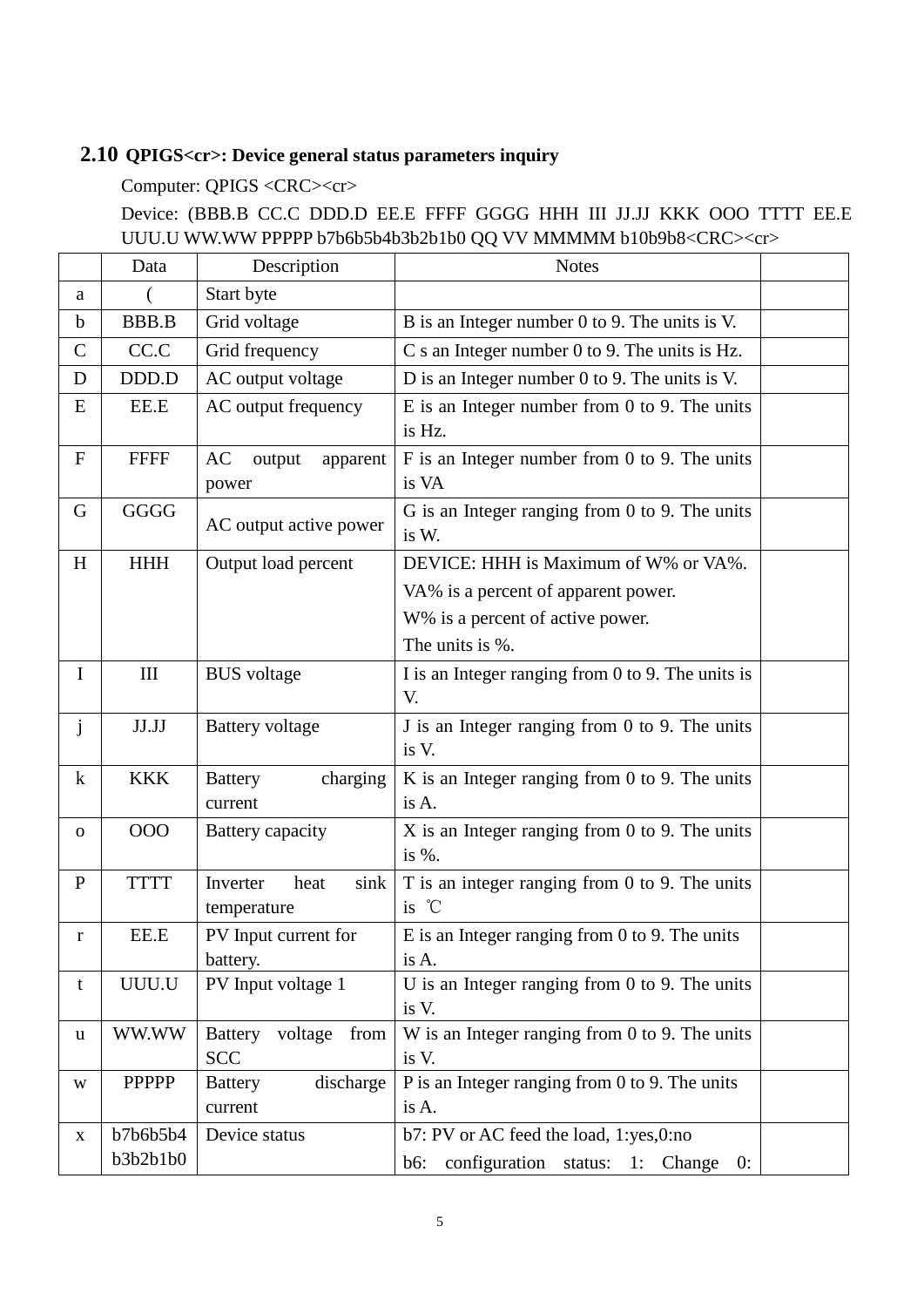|   |             |                        | unchanged                                          |                  |  |
|---|-------------|------------------------|----------------------------------------------------|------------------|--|
|   |             |                        | b5: SCC firmware version 1: Updated 0:             |                  |  |
|   |             |                        | unchanged                                          | Keep             |  |
|   |             |                        | b4: Load status: 0: Load off<br>1:Load on          | $b6 - b4$ ,      |  |
|   |             |                        | b3: reserved                                       | $b2 \sim b0$ ,   |  |
|   |             |                        | b2: Charging status(Charging on/off)               | reserve<br>other |  |
|   |             |                        | b1: Charging status(SCC charging on/off)           |                  |  |
|   |             |                        | b0: Charging status(AC charging on/off)            |                  |  |
|   |             |                        | $b2b1b0$ :                                         |                  |  |
|   |             |                        | 000: Do nothing                                    |                  |  |
|   |             |                        | 110: Charging on with SCC charge on                |                  |  |
|   |             |                        | 101: Charging on with AC charge on                 |                  |  |
|   |             |                        | 111: Charging on with SCC and AC charge on         |                  |  |
| y | QQ          | Battery voltage offset | $Q$ is an Integer ranging from 0 to 9. The unit is |                  |  |
|   |             | for fans on            | $10mV$ .                                           |                  |  |
| Z | <b>VV</b>   | <b>EEPROM</b> version  | V is an Integer ranging from 0 to 9.               |                  |  |
|   | <b>MMMM</b> | PV Charging power      | M is an Integer ranging from $0$ to $9$ . The unit |                  |  |
|   | M           |                        | is watt.                                           |                  |  |
|   | b10b9b8     | Device status          | b10: flag for charging to floating mode            |                  |  |
|   |             |                        | b9: Switch On                                      |                  |  |
|   |             |                        | b8: flag for dustproof installed (1-dustproof      |                  |  |
|   |             |                        | installed, 0-no dustproof)                         |                  |  |

| <b>Fault Code</b> | <b>Fault Event</b>                         | Icon on        |
|-------------------|--------------------------------------------|----------------|
| 01                | Fan is locked                              | <b>ELSEX</b>   |
| 02                | Over temperature                           | 0.0003         |
| 03                | Battery voltage is too high                | <b>EFRICA</b>  |
| 04                | Battery voltage is too low                 | <b>ENTRER</b>  |
| 05                | Output short circuited or Over temperature |                |
| 06                | Output voltage is too high                 | 663.053        |
| 07                | Over load time out                         | eroca          |
| 08                | Bus voltage is too high                    |                |
| 09                | Bus soft start failed                      | <b>EISENSE</b> |
| 10                | PV charger current over                    |                |
| 51                | Over current inverter                      |                |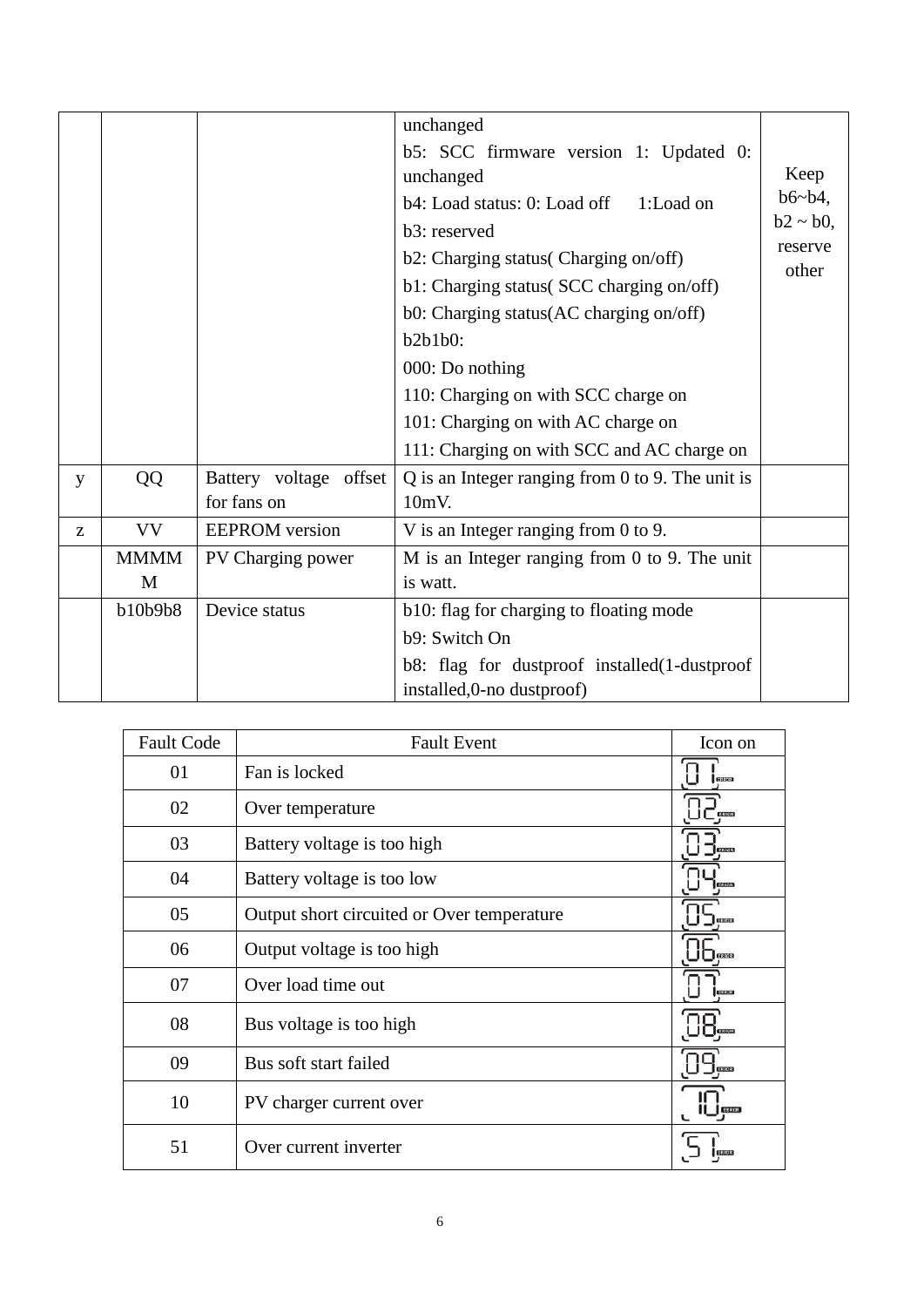| 53 | Inverter soft start failed                          |               |
|----|-----------------------------------------------------|---------------|
| 55 | Over DC voltage on output of inverter               |               |
| 57 | Current sensor failed                               | <b>ELECTR</b> |
| 58 | Output voltage is too low                           | REOR          |
| 59 | PV voltage high                                     |               |
| 60 | Inverter negative power                             |               |
| 71 | Parallel version different                          |               |
| 72 | Output circuit failed                               |               |
| 80 | <b>CAN</b> communication failed                     |               |
| 81 | Parallel host line lost                             | (For PIP-MK)  |
| 82 | Parallel synchronized signal lost                   |               |
| 83 | Parallel battery voltage detect different           |               |
| 84 | Parallel Line voltage or frequency detect different |               |
| 85 | Parallel Line input current unbalanced              |               |
| 86 | Parallel output setting different                   |               |

# <span id="page-8-0"></span>**2.11 QMOD<cr>: Device Mode inquiry**

Computer: QMOD<CRC><cr>

Device: (M<CRC><cr>

| <b>MODE</b>         | CODE(M) | <b>Notes</b>                |
|---------------------|---------|-----------------------------|
| Power On Mode       | P       | Power on mode               |
| <b>Standby Mode</b> | S       | Standby mode                |
| Line Mode           | L       | Line Mode                   |
| <b>Battery Mode</b> | B       | <b>Battery</b><br>mode      |
| <b>Fault Mode</b>   | F       | Fault mode                  |
| Power saving Mode   | H       | Power saving Mode           |
| Shutdown Mode       | D       | Shutdown Mode               |
| Charge Mode         | C       | Charge Mode                 |
| Bypass Mode         | Y       | Bypass mode<br>(For PIP-MK) |
| ECO mode            | E       | ECO mode<br>(For PIP-MK)    |

Example: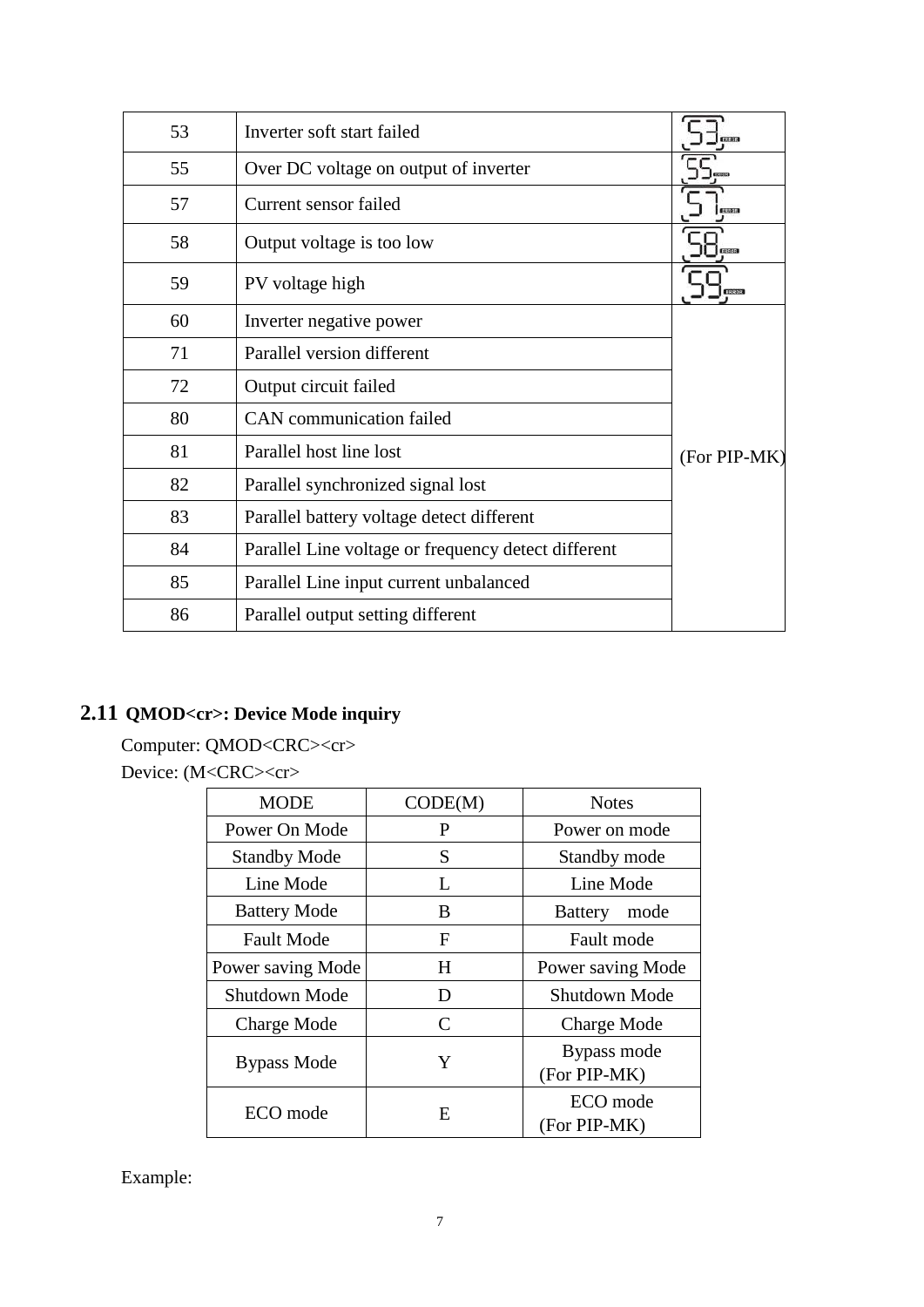Computer: QMOD<CRC><cr> DEVICE: (L<CRC><cr> Means: the current DEVICE mode is Grid mode.

# <span id="page-9-0"></span>**2.12 QPIWS<cr>: Device Warning Status inquiry**

Computer: QPIWS<CRC> <cr>

Device: (a0a1.....a34a35<CRC><cr>

a0,…,a35 is the warning status. If the warning is happened, the relevant bit will set 1, else the relevant bit will set 0. The following table is the warning code.

| bit            | <b>Warning</b>               | Description                                              |
|----------------|------------------------------|----------------------------------------------------------|
| a <sub>0</sub> | PV loss                      | Warning                                                  |
| a1             | Inverter fault               | Fault                                                    |
| a2             | <b>Bus Over</b>              | Fault                                                    |
| a3             | <b>Bus Under</b>             | Fault                                                    |
| a4             | <b>Bus Soft Fail</b>         | Fault                                                    |
| a <sub>5</sub> | <b>LINE FAIL</b>             | Warning                                                  |
| a <sub>6</sub> | <b>OPVShort</b>              | Fault                                                    |
| a <sub>7</sub> | Inverter voltage too low     | Fault                                                    |
| a8             | Inverter voltage too high    | Fault                                                    |
| a <sup>9</sup> | Over temperature             | Compile with a1, if $a1=1$ , fault,<br>otherwise warning |
| a10            | Fan locked                   | Compile with a1, if $a1=1$ , fault,<br>otherwise warning |
| a11            | Battery voltage high         | Compile with a1, if $a1=1$ , fault,<br>otherwise warning |
| a12            | Battery low alarm            | Warning                                                  |
| a13            | Reserved                     |                                                          |
| a14            | Battery under shutdown       | Warning                                                  |
| a15            | <b>Battery</b> derating      | Warning                                                  |
| a16            | Over load                    | Compile with a1, if $a1=1$ , fault,<br>otherwise warning |
| a17            | Eeprom fault                 | Warning                                                  |
| a18            | <b>Inverter Over Current</b> | Fault                                                    |
| a19            | <b>Inverter Soft Fail</b>    | Fault                                                    |
| a20            | Self Test Fail               | Fault                                                    |
| a21            | OP DC Voltage Over           | Fault                                                    |
| a22            | <b>Battery Open</b>          | Fault                                                    |
| a23            | <b>Current Sensor Fail</b>   | Fault                                                    |
| a24            | <b>Battery Short</b>         | Fault(For PIP-MK)                                        |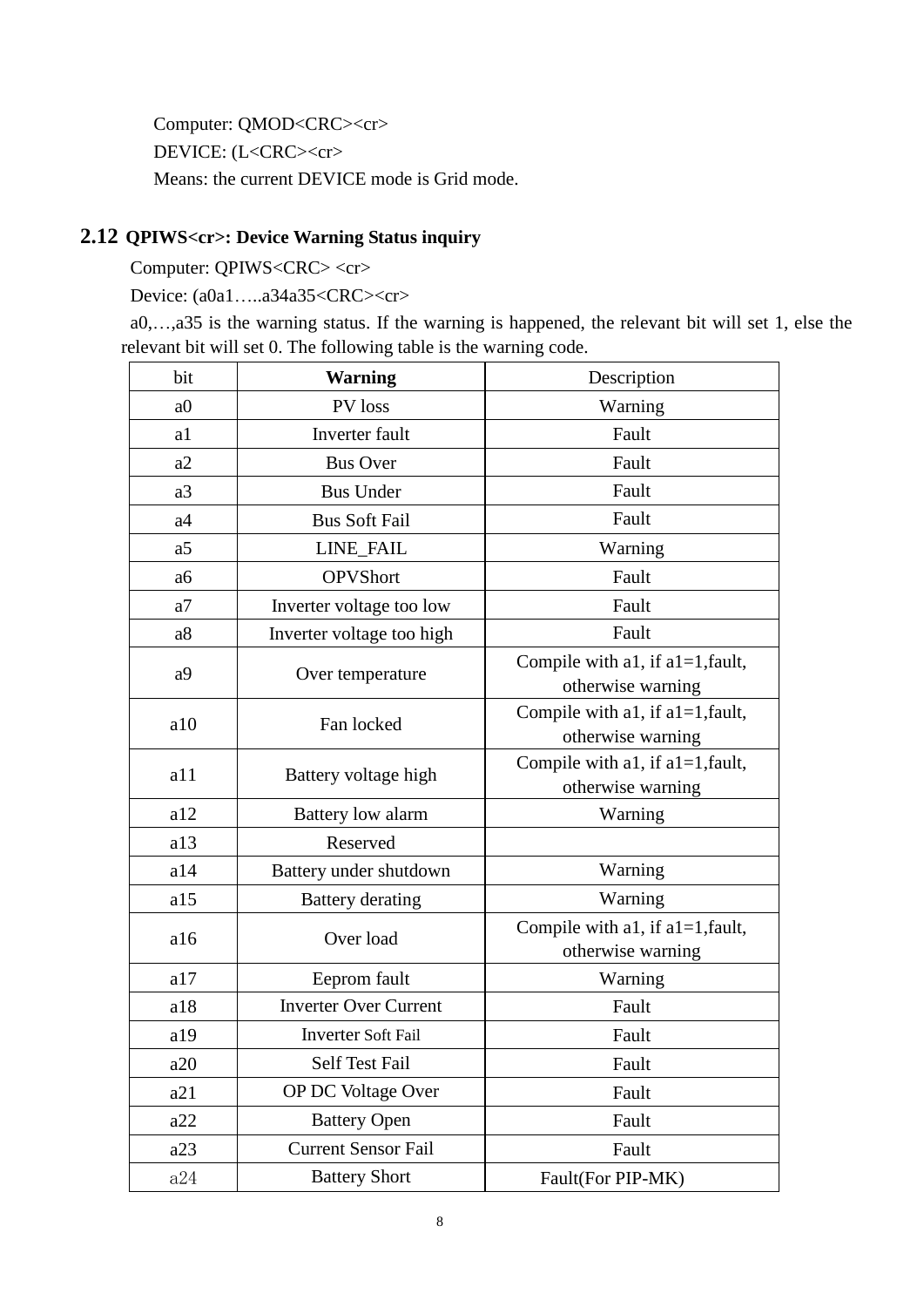| a25 | Power limit                   | Warning(For PIP-MK)        |
|-----|-------------------------------|----------------------------|
| a26 | PV voltage high               | Warning/Fault (For PIP-MK) |
| a27 | MPPT overload fault           | Fault (For PIP-MK)         |
| a28 | MPPT overload warning         | Warning(For PIP-MK)        |
| a29 | Battery too low to charge     | Warning(For PIP-MK)        |
| a30 | <b>DC/DC Over Current</b>     | Fault (For PIP-MK)         |
| a31 | D                             | Fault code                 |
| a32 | D                             | Fault code                 |
| a33 | Low PV energy                 | Warning                    |
| a34 | High AC input during BUS soft | Warning                    |
|     | start                         |                            |
| a35 | Battery equalization          | Warning                    |

# <span id="page-10-0"></span>**2.13 QDI<cr>: The default setting value information**

Computer: QDI<CRC><cr> Device: (BBB.B CC.C 00DD EE.E FF.F GG.G HH.H II J K L M N O P Q R S T U V W YY.Y X Z aaa b<CRC><cr>

|                | Data         | <b>Description</b>                  | <b>Notes</b>                                                         |                               |
|----------------|--------------|-------------------------------------|----------------------------------------------------------------------|-------------------------------|
| A              |              | Start byte                          |                                                                      |                               |
| B              | <b>BBB.B</b> | AC output voltage                   | B is an Integer ranging<br>from 0 to 9. The units is V.              | Default 230.0                 |
| $\mathsf{C}$   | CC.C         | AC output frequency                 | C is an Integer ranging<br>from 0 to 9. The units is<br>Hz.          | Default 50.0                  |
| D              | 00DD         | Max<br>AC<br>current                | charging D is an Integer ranging<br>from 0 to 9. The unit is $A$ .   | Default 30.0                  |
| E              | EE.E         | Battery Under voltage               | E is an Integer ranging<br>from 0 to 9. The unit is V.               |                               |
| $\overline{F}$ | FF.F         | Charging float<br>voltage           | F is an Integer ranging<br>from $0$ to $9$ . The unit is V.          |                               |
| G              | GG.G         | Charging bulk voltage               | G is an Integer ranging<br>from 0 to 9. The unit is V.               |                               |
| H              | HH.H         | <b>Battery</b><br>re-charge voltage | default H is an Integer ranging<br>from $0$ to $9$ . The units is V. |                               |
| I              | $\mathbf{I}$ | Max charging current from 0 to 9.   | I is an Integer ranging<br>The units is A.                           | 60A                           |
| J              | J            | AC<br>input<br>range                | voltage J is an Integer ranging<br>from 0 to 1. No unit              | Default 0 for appliance range |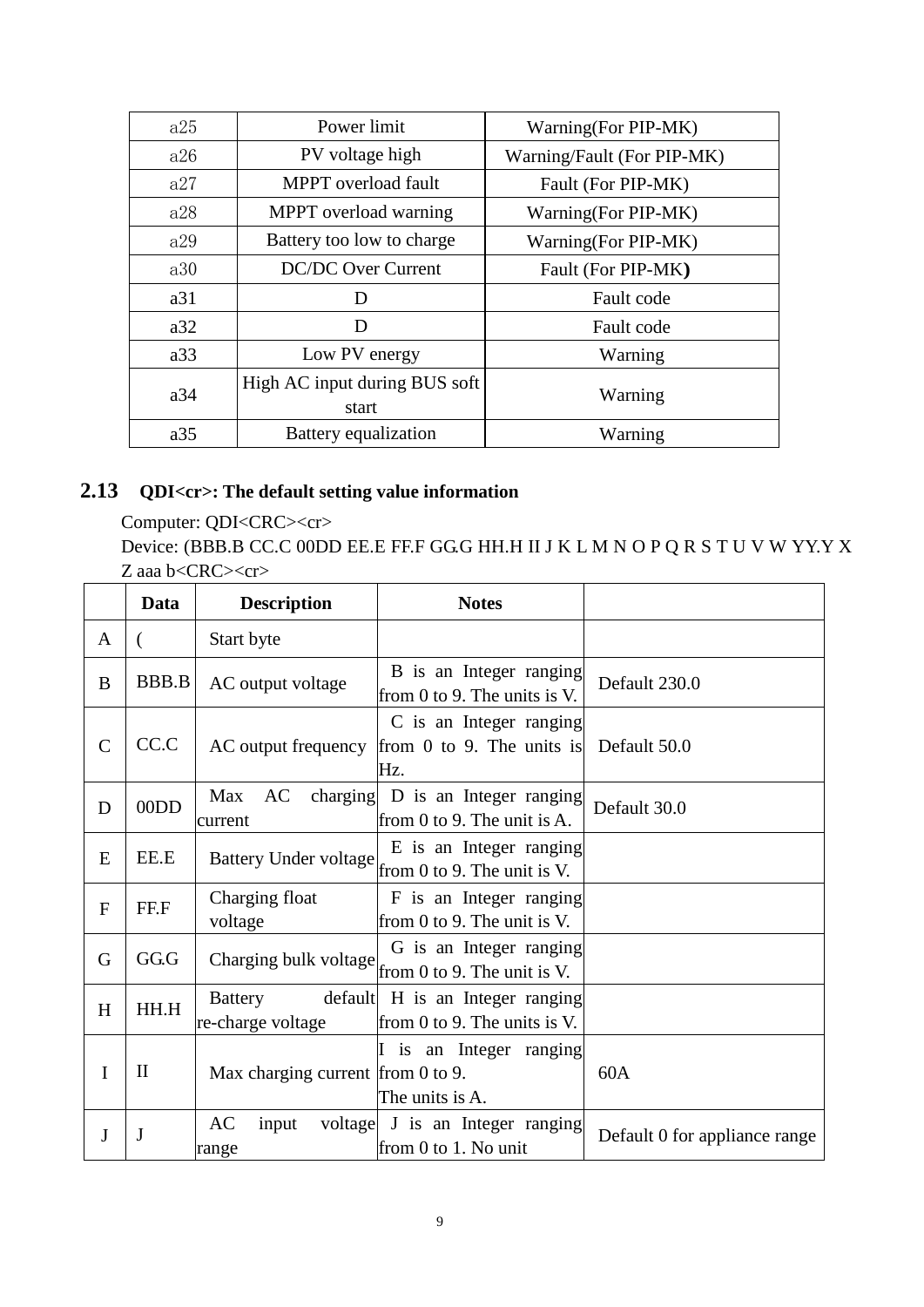| K            | K           | Output source priority                                                                             | K is an Integer ranging<br>from 0 to 1. No unit                                            | Default 0 for utility first                                                            |
|--------------|-------------|----------------------------------------------------------------------------------------------------|--------------------------------------------------------------------------------------------|----------------------------------------------------------------------------------------|
| L            | L           | Charger<br>priority                                                                                | source L is an Integer ranging<br>from 0 to 1. No unit                                     | Default 2 for Utility and Solar<br>first                                               |
| M            | M           | Battery type                                                                                       | M is an Integer ranging<br>from 0 to 1. No unit                                            | Default 0 for AGM                                                                      |
| N            | N           | Enable/disable silence<br>buzzer or open buzzer                                                    | N is an Integer ranging<br>from 0 to 1. No unit                                            | Default 0 for enable buzzer                                                            |
| O            | $\Omega$    | Enable/Disable power<br>saving                                                                     | O is an Integer ranging<br>from 0 to 1. No unit                                            | Default 0 for disable power<br>saving                                                  |
| $\mathbf{P}$ | $\mathbf P$ | Enable/Disable<br>overload restart                                                                 | P is an Integer ranging<br>from 0 to 1. No unit                                            | Default 0 for disable overload<br>restart                                              |
| Q            | Q           | Enable/Disable<br>over<br>temperature restart                                                      | Q is an Integer ranging<br>from 0 to 1. No unit                                            | Default 0 for disable over<br>temperature restart                                      |
| $\mathbf R$  | $\mathbf R$ | backlight on                                                                                       | Enable/Disable LCD R is an Integer ranging<br>from 0 to 1. No unit                         | Default 1 for enable LCD<br>backlight on                                               |
| S            | S           | Enable/Disable alarm<br>when<br>primary<br>on<br>source interrupt                                  | S is an Integer ranging<br>from 0 to 1. No unit                                            | Default 1 for enable alarm on<br>when primary source interrupt                         |
| T            | T           | Enable/Disable<br>fault<br>code record                                                             | T is an Integer ranging<br>from 0 to 1. No unit                                            | Default 0 for disable fault<br>code record                                             |
| U            | U           | Overload bypass                                                                                    | from 0 to 1. No unit                                                                       | U is an Integer ranging Default 0 for disable overload<br>bypass function              |
| V            | V           | Enable/Disable LCD<br>display<br>escape<br>default page after 1min from 0 to 1. No unit<br>timeout |                                                                                            | to V is an Integer ranging Default 1 for LCD display<br>escape to default page         |
| W            | W           | Output mode                                                                                        | W is an Integer ranging<br>from 0 to 4. No unit                                            | Default 0 for single output                                                            |
| Y            | YY.Y        | re-discharge<br><b>Battery</b><br>voltage                                                          | W is an Integer ranging<br>from 0 to 9. The unit is V                                      |                                                                                        |
| X            | X           | parallel                                                                                           | PV OK condition for $X$ is an Integer ranging inverters has connect PV,<br>from 0 to 1     | 0: As long as one unit of<br>parallel system will consider<br>PV OK;                   |
| Z            | Z           | PV power balance                                                                                   | from 0 to 1                                                                                | X is an Integer ranging $0$ : PV input max current will be<br>the max charged current; |
| a            | aaa         | C.V stage                                                                                          | Max. charging time at a is an Integer ranging $[0:$ means automatically<br>from $0$ to $1$ | (For PIP-MK)                                                                           |
| $\mathbf b$  | b           | Operation logic                                                                                    | $ b $ is an Integer ranging $ 0:$ automatically<br>from 0 to 1                             | (For PIP-MK)                                                                           |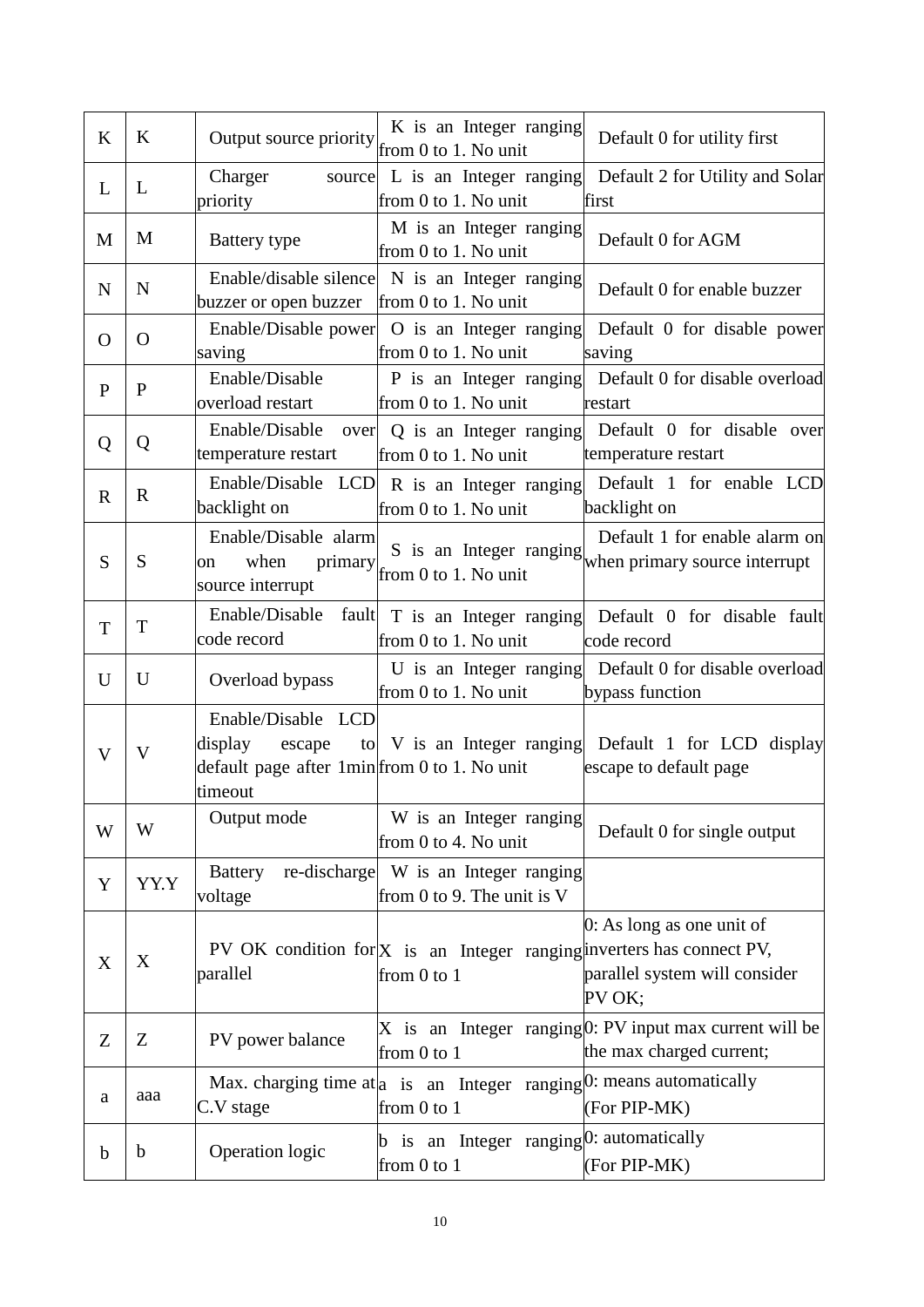#### <span id="page-12-0"></span>**2.14 QMCHGCR<cr>: Enquiry selectable value about max charging current**

Computer: QMCHGCR<CRC><cr>

Device: (AAA BBB CCC DDD……<CRC><cr>

More value can be added, make sure there is a space character between every value.

#### <span id="page-12-1"></span>**2.15 QMUCHGCR<cr>: Enquiry selectable value about max utility charging current**

Computer: QMUCHGCR<CRC><cr>

Device: (AAA BBB CCC DDD……<CRC><cr>

More value can be added, make sure there is a space character between every value.

### <span id="page-12-2"></span>**2.16 QOPPT<cr>: The device output source priority time order inquiry**

Computer: QOPPT<CRC><cr>

Device: (M M M M M M M M M M M M M M M M M M M M M M M M N O O O  $\langle \text{CRC} \rangle \langle \text{cr} \rangle$ 

M: 24 hour correspond to the output source priority (0: Utility first, 1: Solar first, 2: SBU)

N: device output source priority

O: selection of output source priority order

Example:

Computer: QOPPT<CRC><cr>

DEVICE: (0 0 0 0 0 2 2 0 0 0 0 0 0 0 0 0 0 0 0 0 0 0 0 <CRC><cr>

Means: the device output source priority time order is SBU from 5 to 6, and remaining time is Utility first.

#### <span id="page-12-3"></span>**2.17 QCHPT<cr>: The device charger source priority time order inquiry**

Computer: QCHPT<CRC><cr>

Device: (M M M M M M M M M M M M M M M M M M M M M M M M N O O O  $\langle$ CRC $>\langle$ cr $\rangle$ 

M: 24 hour correspond to the charger source priority (1: Solar first, 2: Solar + Utility, 3: Only solar charging permitted)

N: device charger source priority

O: selection of o charger source priority order

Example:

Computer: QCHPT<CRC><cr>

DEVICE: (1 1 1 1 1 1 1 1 1 1 1 1 1 1 1 2 2 2 2 2 2 2 2 <CRC><cr>

Means: the device charger source priority time order is Solar + Utility from 16 to 23, and remaining time is Solar first.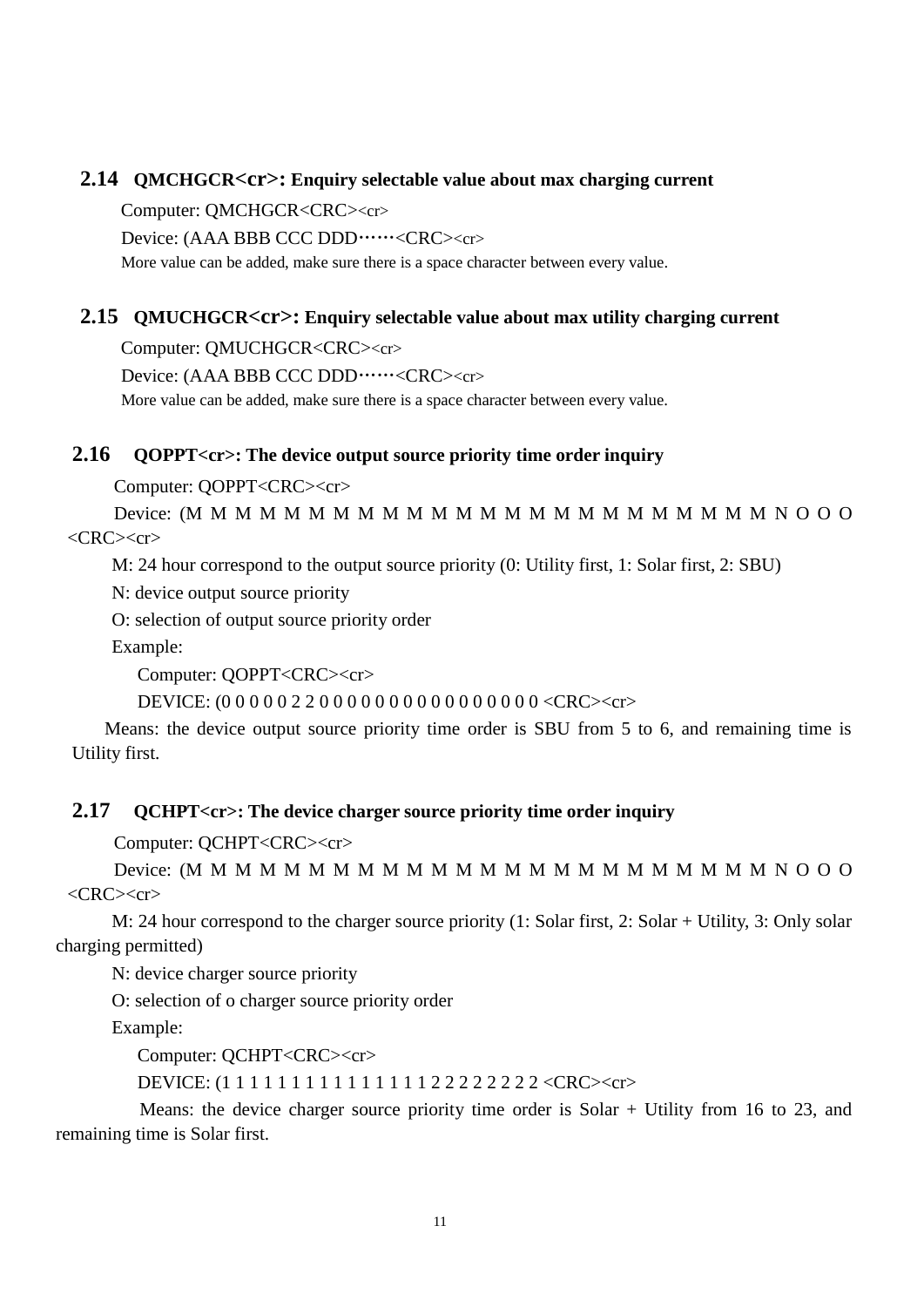# <span id="page-13-0"></span>**2.18 QT<cr>: Time inquiry**

Computer: QT<cr>

Device**:**(YYYYMMDDHHMMSS<cr>

Example:

Computer: QT<cr> DEVICE: (20180101111120<cr>

Means: The time is 2018/01/01,11:11:20.

|   | Data            | Description | <b>Notes</b>                               |
|---|-----------------|-------------|--------------------------------------------|
| a |                 | Start byte  |                                            |
|   | <b>YYYYMMDD</b> | Date        | Y, M and D are an Integer number 0 to 9.   |
|   | <b>HHMMSS</b>   | Time        | H, M and S are an Integer number $0$ to 9. |

# <span id="page-13-1"></span>**2.19 QMN<cr>: Query model name**

Computer: QMN<CRC><cr>

Device: (MMMMM-NNNN<CRC><cr> if device accepts this command, otherwise, responds (NAK<cr>

MMMM: model name (VMIII), NNNN: Rated output VA

# <span id="page-13-2"></span>**2.20 QGMN<cr>: Query general model name**

Computer: QGMN<CRC><cr>

Inverter: (NNN<CRC><cr> if Inverter accepts this command, otherwise, responds (NAK<cr> NNN: model name number

NNN list as below:

|     | <b>PIP-5048MK</b> | <b>PIP-5048MK</b> |
|-----|-------------------|-------------------|
| 024 | PIP-3024MK        | PIP-3024MK        |

# <span id="page-13-3"></span>**2.21 QBEQI<cr>: Battery equalization status parameters inquiry**

Computer: QBEQI <CRC><cr>

Device: (B CCC DDD EEE FFF GG.GG HHH III J KKKK <CRC><cr>

|   | Data       | Description               | <b>Notes</b>                                         |  |
|---|------------|---------------------------|------------------------------------------------------|--|
| a |            | Start byte                |                                                      |  |
|   | B          | Enable or<br>equalization | Disable $\vert$ B is an Integer number 0 to 1        |  |
|   | <b>CCC</b> | equalization time         | C s an Integer number 0 to 9. The unit is<br>Minute. |  |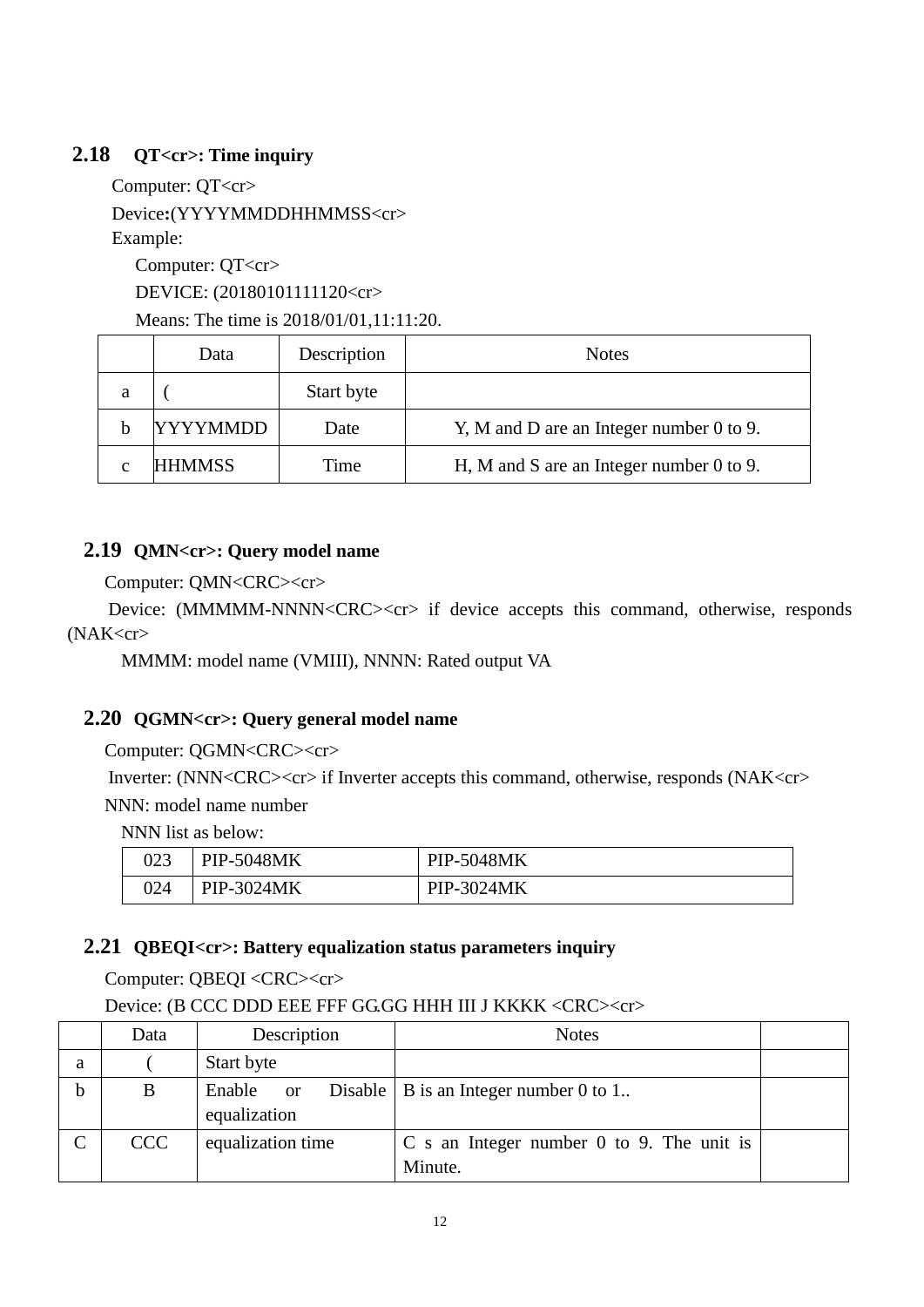| D            | <b>DDD</b>  | equalization period      | D is an Integer number 0 to 9. The unit is day.      |  |
|--------------|-------------|--------------------------|------------------------------------------------------|--|
| E            | EEE         | equalization<br>max      | E is an Integer number from $0$ to $9$ . The unit is |  |
|              |             | current                  | A.                                                   |  |
| $\mathbf{F}$ | <b>FFF</b>  | reserved                 | reserved                                             |  |
| G            | GG.GG       | equalization voltage     | G is an Integer ranging from $0$ to $9$ . The units  |  |
|              |             |                          | is V.                                                |  |
| H            | <b>HHH</b>  | reserved                 | reserved                                             |  |
|              |             |                          |                                                      |  |
|              |             |                          |                                                      |  |
|              | III         | equalization over time   | I is an Integer ranging from 0 to 9. The unit is     |  |
|              |             |                          | Minute.                                              |  |
| j            | J           | equalization<br>active   | J is an Integer ranging from 0 to 1.                 |  |
|              |             | status                   |                                                      |  |
| $\bf k$      | <b>KKKK</b> | equalization elapse time | K is an Integer ranging from 0 to 9. The units       |  |
|              |             |                          | is Hour.                                             |  |

# <span id="page-14-1"></span><span id="page-14-0"></span>**3 Setting parameters Command**

## **3.1 PE<XXX>/PD<XXX><CRC><cr>: setting some status enable/disable**

Computer: PE<XXX>/PD<XXX><CRC><cr>

Device: (ACK<CRC><cr> if DEVICE accepts this command, otherwise, responds (NAK<cr> PExxxPDxxx set flag status. PE means enable, PD means disable

| $\mathbf{x}$ | Control setting                                              |  |  |
|--------------|--------------------------------------------------------------|--|--|
| $\mathbf{A}$ | Enable/disable silence buzzer or open buzzer                 |  |  |
| B            | Enable/disable overload bypass                               |  |  |
| $\mathbf{J}$ | Enable/Disable power saving                                  |  |  |
| K            | Enable/Disable LCD display escape to default page after 1min |  |  |
|              | timeout                                                      |  |  |
| $\mathbf{U}$ | Enable/Disable overload restart                              |  |  |
| V            | Enable/Disable over temperature restart                      |  |  |
| $\mathbf{X}$ | Enable/Disable backlight on                                  |  |  |
| Y            | Enable/Disable alarm on when primary source interrupt        |  |  |
| Z            | Enable/Disable fault code record                             |  |  |

# <span id="page-14-2"></span>**3.2 PF<cr>: Setting control parameter to default value**

Computer: PF<CRC><cr>

Device: (ACK<CRC><cr> if device accepts this command, otherwise, responds (NAK<CRC><cr>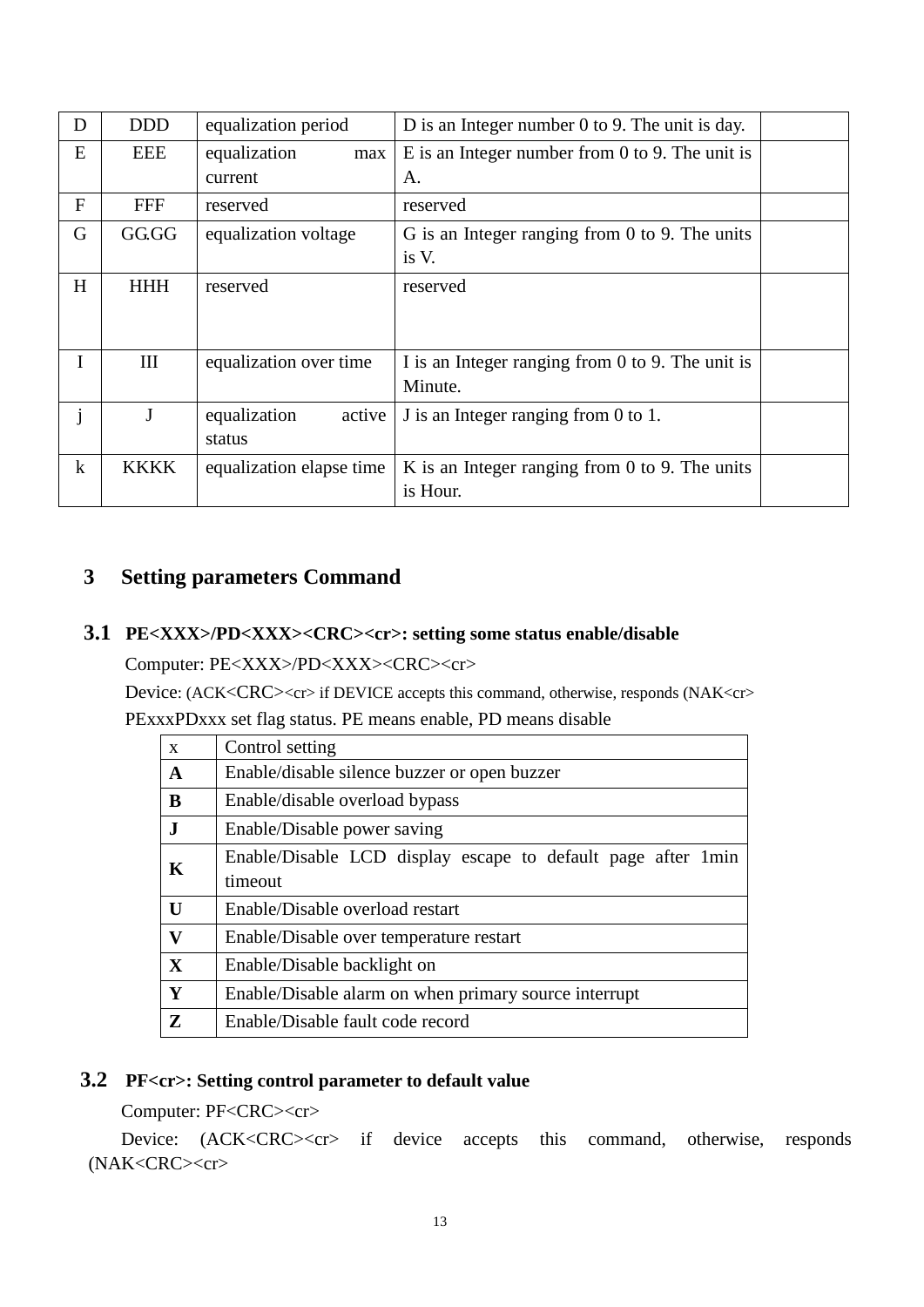All Device parameters set to default value.

| $\mathbf X$    | Parameter setting                       |                                         |  |
|----------------|-----------------------------------------|-----------------------------------------|--|
|                | Parameter                               | Default value                           |  |
| $\mathbf{1}$   | AC output voltage                       | 230.0V                                  |  |
| $\overline{2}$ | AC output frequency                     | 50.0Hz                                  |  |
| 3              | Max charging current                    | 60A                                     |  |
|                | Max utility charging current            | 30A                                     |  |
| $\overline{4}$ | AC input voltage range                  | 0: Appliance range                      |  |
| 5              | Output source priority                  | 0: Utility first                        |  |
| 6              | Battery re-charge voltage               | 11.5/23/46 for 12/24/48V unit.          |  |
| 7              | Charger source priority                 | 2: Utility and Solar first              |  |
| 8              | <b>Battery</b> type                     | 0:AGM                                   |  |
| 9              | Enable/disable buzzer alarm             | 1: Enable buzzer alarm                  |  |
| 10             | Enable/Disable power saving             | 0: Disable power saving                 |  |
| 11             | Enable/Disable overload restart         | 0: Disable overload restart             |  |
| 12             | Enable/Disable over temperature restart | 0: Disable over temperature restart     |  |
| 13             | Enable/Disable LCD backlight on         | 1: Enable LCD backlight on              |  |
| 14             | Enable/Disable alarm on when primary    | 1: Enable beep on when primary source   |  |
|                | source interrupt                        | interrupt                               |  |
| 15             | Enable/Disable overload bypass when     | 0: Disable overload bypass              |  |
|                | overload happened in battery mode       |                                         |  |
| 16             | Enable/Disable LCD display escape to    | 1: Enable LCD display escape to default |  |
|                | default page after 1min timeout         | page                                    |  |
| 17             | Output mode                             | 0: Reserved                             |  |
| 18             | float charging voltage                  | 13.5/27/54 for 12/24/48V unit.          |  |
| 19             | Bulk charging voltage                   | 14.1/28.2/56.4 for 12/24/48V unit.      |  |
| 20             | Battery cut-off voltage                 | 10.5/21/42 for 12/24/48V unit.          |  |
| 21             | Battery re-discharge voltage            | 13.5/27/54 for 12/24/48V unit.          |  |

<span id="page-15-0"></span>Note: The correct default value can be gain by QDI command.

# **3.3 MNCHGC<nnn><cr>: Setting max charging current**

Computer: MNCHGC<nnn><CRC><cr>

If machine is KING, Computer: MNCHGC<mnnn><CRC><cr>

Device:(ACK<CRC><cr>
if device accepts this command, otherwise, responds (NAK<CRC><cr>

Setting value can be gain by QMCHGCR command.

nnn is max charging current, m is parallel number.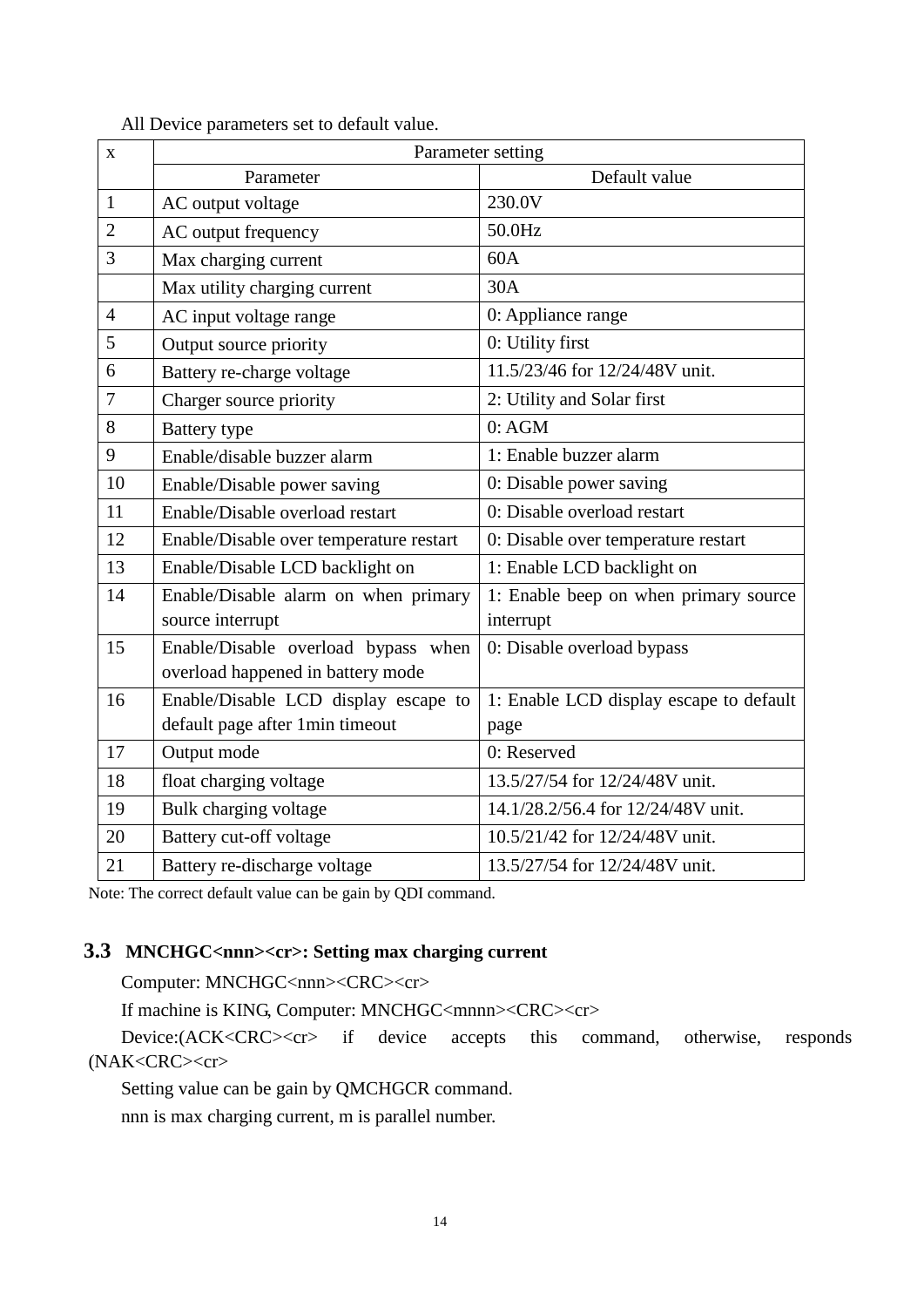#### <span id="page-16-0"></span>**3.4 MUCHGC<nnn><cr>: Setting utility max charging current**

Computer: MUCHGC<nnn><CRC><cr>

Device: (ACK<CRC><cr> if device accepts this command, otherwise, responds (NAK<CRC><cr>

Setting value can be gain by QMUCHGCR command.

## <span id="page-16-1"></span>**3.5 F<nn><cr>: Setting Inverter output rating frequency**

Computer: F<nn><CRC><cr>

Inverter: (ACK<CRC><cr> if Inverter accepts this command, otherwise, responds (NAK<CRC><cr>

Set UPS output rating frequency to 50Hz.or 60Hz

#### <span id="page-16-2"></span>**3.6 V<nnn><cr>: Setting device output rating voltage**

Computer: V<nnn><CRC><cr>

Device: (ACK<CRC><cr>if device accepts this command, otherwise, responds (NAK<CRC><cr>

Set inverter output rating voltage to 220V/230V/240V

#### <span id="page-16-3"></span>**3.7 POP<NN><cr>: Setting device output source priority**

Computer: POP<NN><CRC><cr>

Device: (ACK<CRC><cr> if device accepts this command, otherwise, responds (NAK<CRC><cr>

Set output source priority, 00 for utility first, 01 for solar first, 02 for SBU priority

#### <span id="page-16-4"></span>**3.8 POPM<nn><cr>: Setting output mode (Only for KING)**

Computer: POPM <nn><CRC><cr>

Inverter: (ACK<CRC><cr> if Inverter accepts this command, otherwise, responds (NAK<CRC><cr> nn:00: single machine output, 01: parallel output, 02: Phase 1 of 3 Phase output, 03: Phase 2 of 3 Phase output, 04: Phase 3 of 3 Phase output

### <span id="page-16-5"></span>**3.9 POPLG<nn><cr>: Setting operation logic (Only for KING)**

Computer: POPLG <nn.n><CRC><cr>

Inverter: (ACK<CRC><cr> if Inverter accepts this command, otherwise, responds (NAK<CRC><cr> nn:00: automatically, 01: On-line mode, 02: ECO mode

#### <span id="page-16-6"></span>**3.10 PBCV<nn.n><cr>: Battery voltage back to utility**

Computer: PBCV<nn.n><CRC><cr>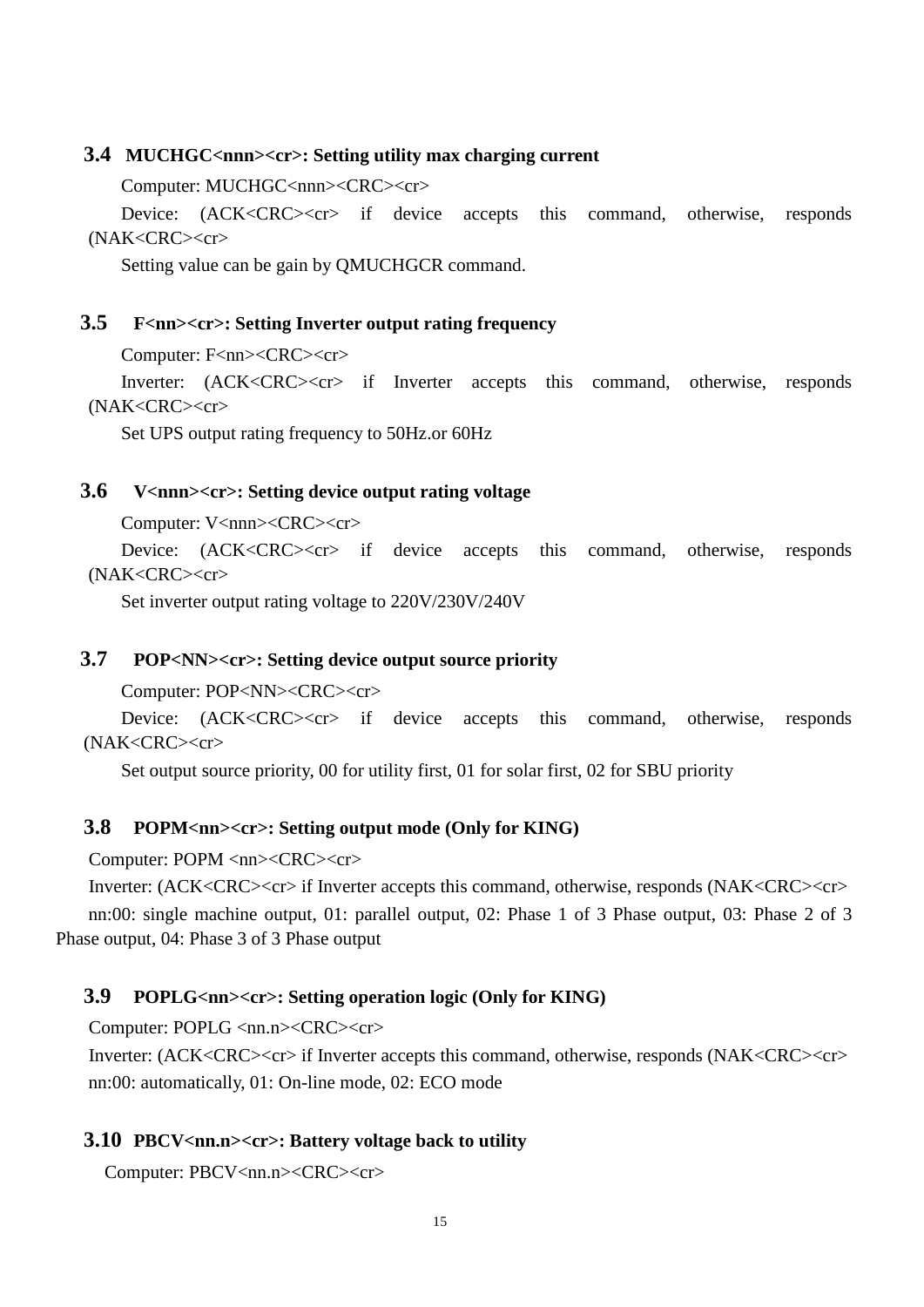Device: (ACK<CRC><cr> if device accepts this command, otherwise, responds (NAK<CRC><cr> 12V unit: 11V/11.3V/11.5V/11.8V/12V/12.3V/12.5V/12.8V 24V unit: 22V/22.5V/23V/23.5V/24V/24.5V/25V/25.5V 48V unit: 44V/45V/46V/47V/48V/49V/50V/51V

## <span id="page-17-0"></span>**3.11 PBDV<nn.n><cr>: Battery voltage back to battery**

Computer: PBDV<nn.n><CRC><cr>

Device: (ACK<CRC><cr>if device accepts this command, otherwise, responds (NAK<CRC><cr>

12V unit: 00.0V12V/12.3V/12.5V/12.8V/13V/13.3V/13.5V/13.8V/14V/14.3V/14.5 24V unit: 00.0V/24V/24.5V/25V/25.5V/26V/26.5V/27V/27.5V/28V/28.5V/29V 48V unit: 00.0V48V/49V/50V/51V/52V/53V/54V/55V/56V/57V/58V 00.0V means battery is full(charging in float mode).

# <span id="page-17-1"></span>**3.12 PCP<NN><cr>: Setting device charger priority**

Computer: PCP<NN><CRC><cr>

Device: (ACK<CRC><cr> if device accepts this command, otherwise, responds (NAK<CRC><cr>

Set output source priority, 01 for solar first, 02 for solar and utility, 03 for only solar charging

### <span id="page-17-2"></span>**3.13 PGR<NN><cr>: Setting device grid working range**

Computer: PGR<NN><CRC><cr>

Device: (ACK<CRC><cr> if device accepts this command, otherwise, responds (NAK<cr> Set device grid working range, 00 for appliance, 01 for UPS

### <span id="page-17-3"></span>**3.14 PBT<NN><cr>: Setting battery type**

Computer: PBT<NN><CRC><cr>

Device: (ACK<CRC><cr> if device accepts this command, otherwise, responds (NAK<CRC><cr>

Set device grid working range, 00 for AGM, 01 for Flooded, 02 for user-define battery type

### <span id="page-17-4"></span>**3.15 PSDV<nn.n><cr>: Setting battery cut-off voltage (Battery under voltage)**

Computer: **PSDV** <nn.n><CRC><cr>

Device: (ACK<CRC><cr> if device accepts this command, otherwise, responds (NAK<CRC><cr> nn.n:  $21.0V \approx 24.0V$  for  $24V$  unit,  $42.0V \approx 48.0V$  for  $48V$  unit

### <span id="page-17-5"></span>**3.16 PCVV<nn.n><cr>: Setting battery C.V. (constant voltage) charging voltage**

Computer: **PCVV** <nn.n><CRC><cr>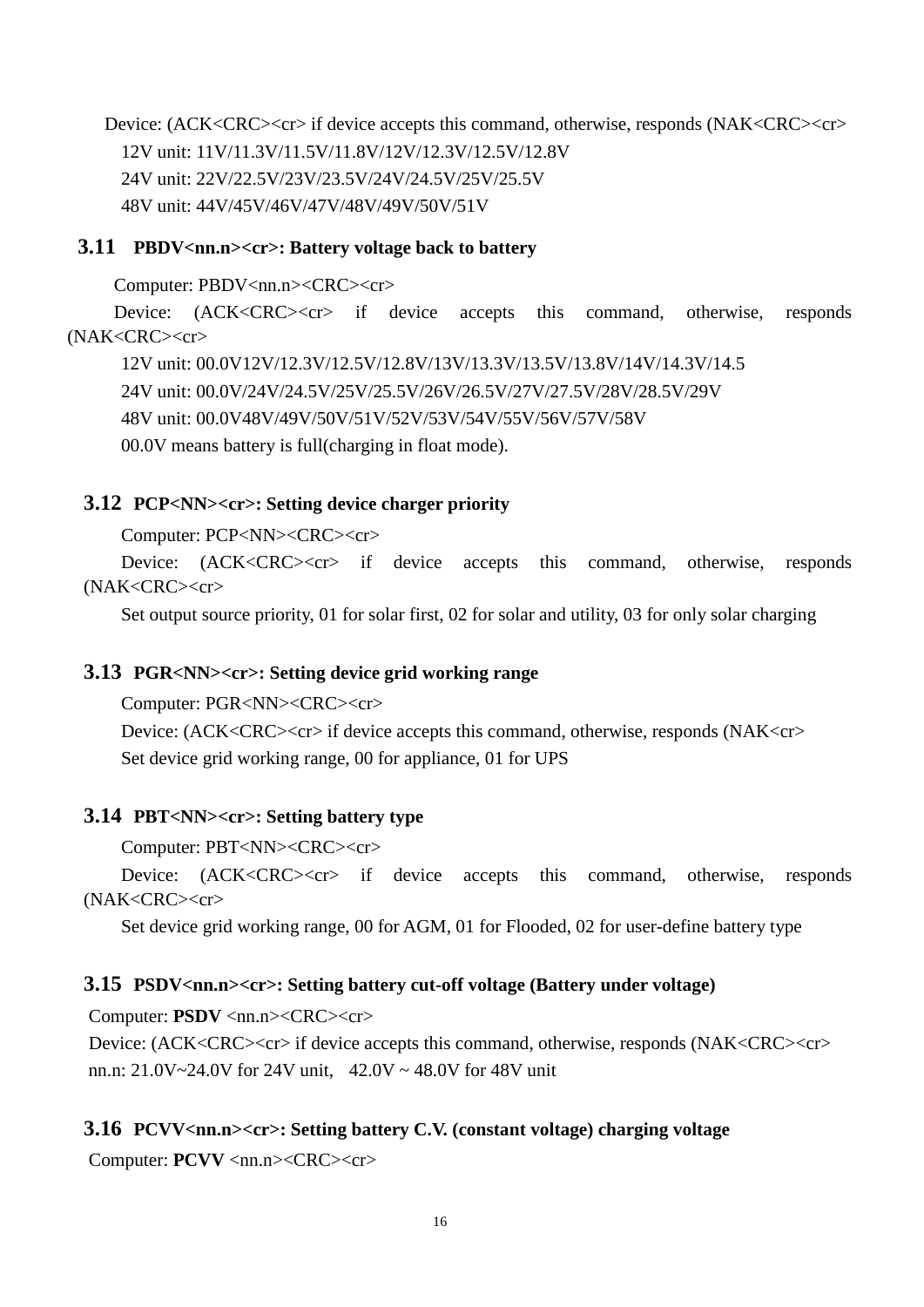Device: (ACK<CRC><cr> if device accepts this command, otherwise, responds (NAK<CRC><cr> nn.n: 24.0V~31.5V for 24V unit, 48.0V ~ 63.0V for 48V unit

#### <span id="page-18-0"></span>**3.17 PBFT**<nn.n><cr>: Setting battery float charging voltage

Computer: **PBFT** <nn.n><CRC><cr>

Device: (ACK<CRC><cr> if device accepts this command, otherwise, responds (NAK<CRC><cr> nn.n: 24.0V~31.5V for 24V unit, 48.0V ~ 63.0V for 48V unit

#### <span id="page-18-1"></span>**3.18 PPVOKC<n ><cr>: Setting PV OK condition**

Computer: PPVOKC <n><CRC><cr>

Inverter: (ACK<CRC><cr> if Inverter accepts this command, otherwise, responds (NAK<CRC><cr>

0: As long as one unit of inverters has connected PV, parallel system will consider PV OK;

1: Only all of inverters have connected PV, parallel system will consider PV OK.

#### <span id="page-18-2"></span>**3.19 PSPB<n ><cr>: Setting Solar power balance**

Computer: PSPB<n><CRC><cr>

Inverter: (ACK<CRC><cr> if Inverter accepts this command, otherwise, responds (NAK<CRC><cr>

0: PV input max current will be the max charged current;

1: PV input max power will be the sum of the max charged power and loads power.

#### <span id="page-18-3"></span>**3.20 RTEY<cr>: Reset PV/load energy storage**

Computer: RTEY <CRC><cr>

Device: (ACK <CRC><cr> if device accepts this command, otherwise, responds (NAK<cr>

#### <span id="page-18-4"></span>**3.21 RTDL<cr>: Reset datalog**

Computer: RTDL <CRC><cr>

Device: (ACK <CRC><cr> if device accepts this command, otherwise, responds (NAK<cr>

#### <span id="page-18-5"></span>**3.22 PBEQE<n><cr>: Enable or disable battery equalization**

Computer: PBEQE<n><CRC><cr>

Device: (ACK<CRC><cr>if device accepts this command, otherwise, responds (NAK<cr> Enable or Disable battery equalization, n=1 means enable; n=0 means disable;

#### <span id="page-18-6"></span>**3.23 PBEQT<nnn><cr>:Set battery equalization time**

Computer: PBEOT<nnn><CRC><cr>

Device: (ACK<CRC><cr> if device accepts this command, otherwise, responds (NAK<cr>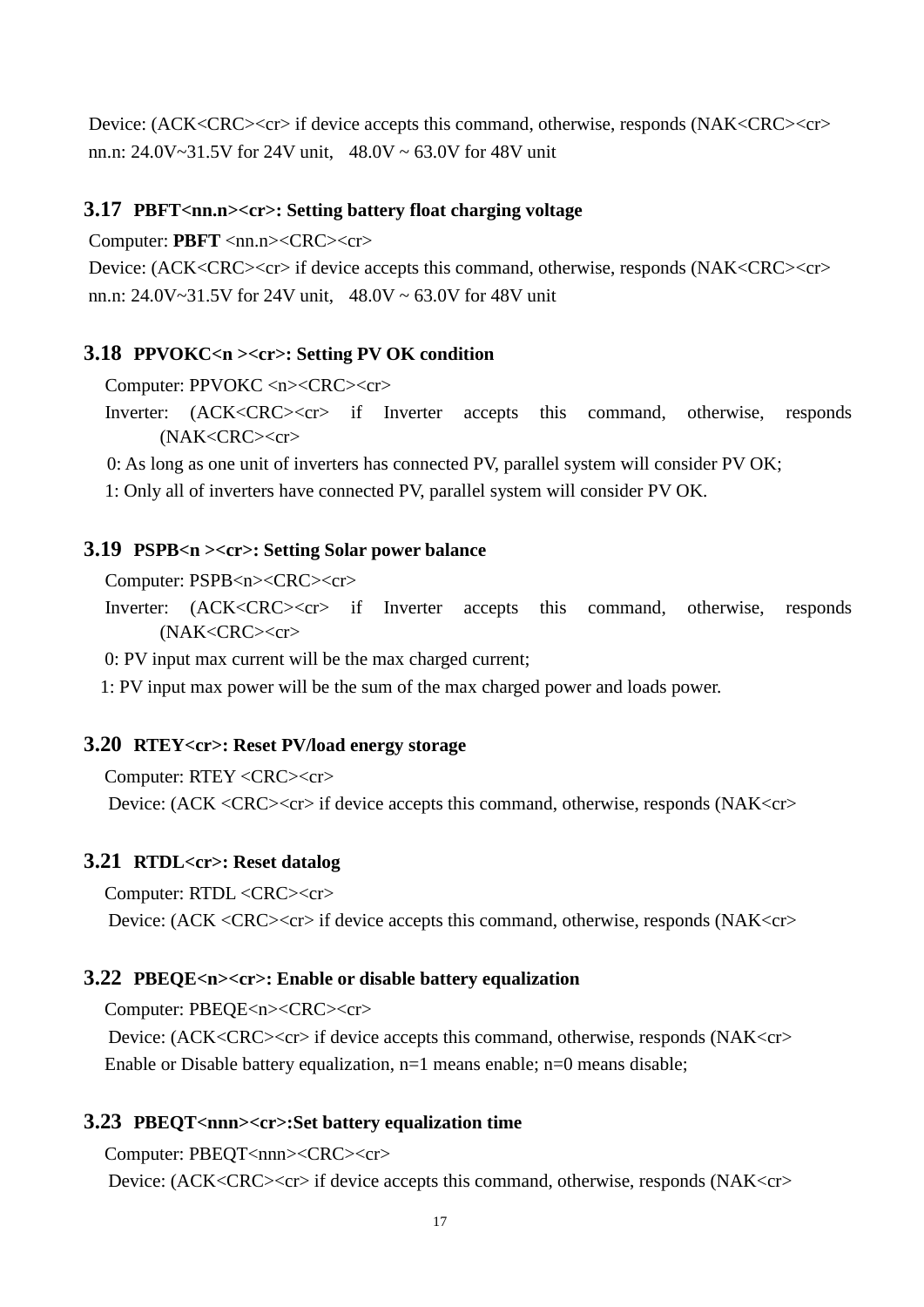Set equalization time, nnn is in the range of 5 to 900minute, every click increase or decrease 5minute.

#### <span id="page-19-0"></span>**3.24 PBEQP<nnn><cr>:Set battery equalization period**

Computer: PBEQP<nnn><CRC><cr>

Device: (ACK<CRC><cr>if device accepts this command, otherwise, responds (NAK<cr> Set equalization period, nnn is in the range of 0 to 90day, every click increase or decrease 1day.

#### <span id="page-19-1"></span>**3.25 PBEQV<nn.nn><cr>:Set battery equalization voltage**

Computer: PBEQV<nn.nn><CRC><cr>

Device: (ACK<CRC><cr> if device accepts this command, otherwise, responds (NAK<cr> Set equalization time, nn.nn is in the range as below. 48V model: 48.0~61.0V; 24V model: 24.0~31.5V;

#### <span id="page-19-2"></span>**3.26 PBEQOT<nnn><cr>:Set battery equalization over time**

Computer: PBEQOT<nnn><CRC><cr>

Device: (ACK<CRC><cr> if device accepts this command, otherwise, responds (NAK<cr>

Set equalization time, nnn is in the range of 5 to 900minute, every click increase or decrease 5minute.

#### <span id="page-19-3"></span>**3.27 PBEQA<n><cr>: Active or inactive battery equalization now**

Computer: PBEOA<n><CRC><cr>

Device: (ACK<CRC><cr>if device accepts this command, otherwise, responds (NAK<cr> Active or inactive battery equalization now,  $n=1$  means active;  $n=0$  means inactive;

#### <span id="page-19-4"></span>**3.28 PCVT<nnn><cr>: Set max charging time at C.V stage**

Computer: PCVT<nnn><CRC><cr>

Device: (ACK<CRC><cr> if device accepts this command, otherwise, responds (NAK<cr>

## <span id="page-19-5"></span>**3.29 DAT<YYMMDDHHMMSS><cr>: Date and time**

Computer: DAT<YYMMDDHHMMSS><cr>

 $\langle Y, M, D, H, S \rangle$  is an integer number 0 to 9.

Device: (ACK<cr>if Device accepts this command, otherwise, responds (NAK<cr>